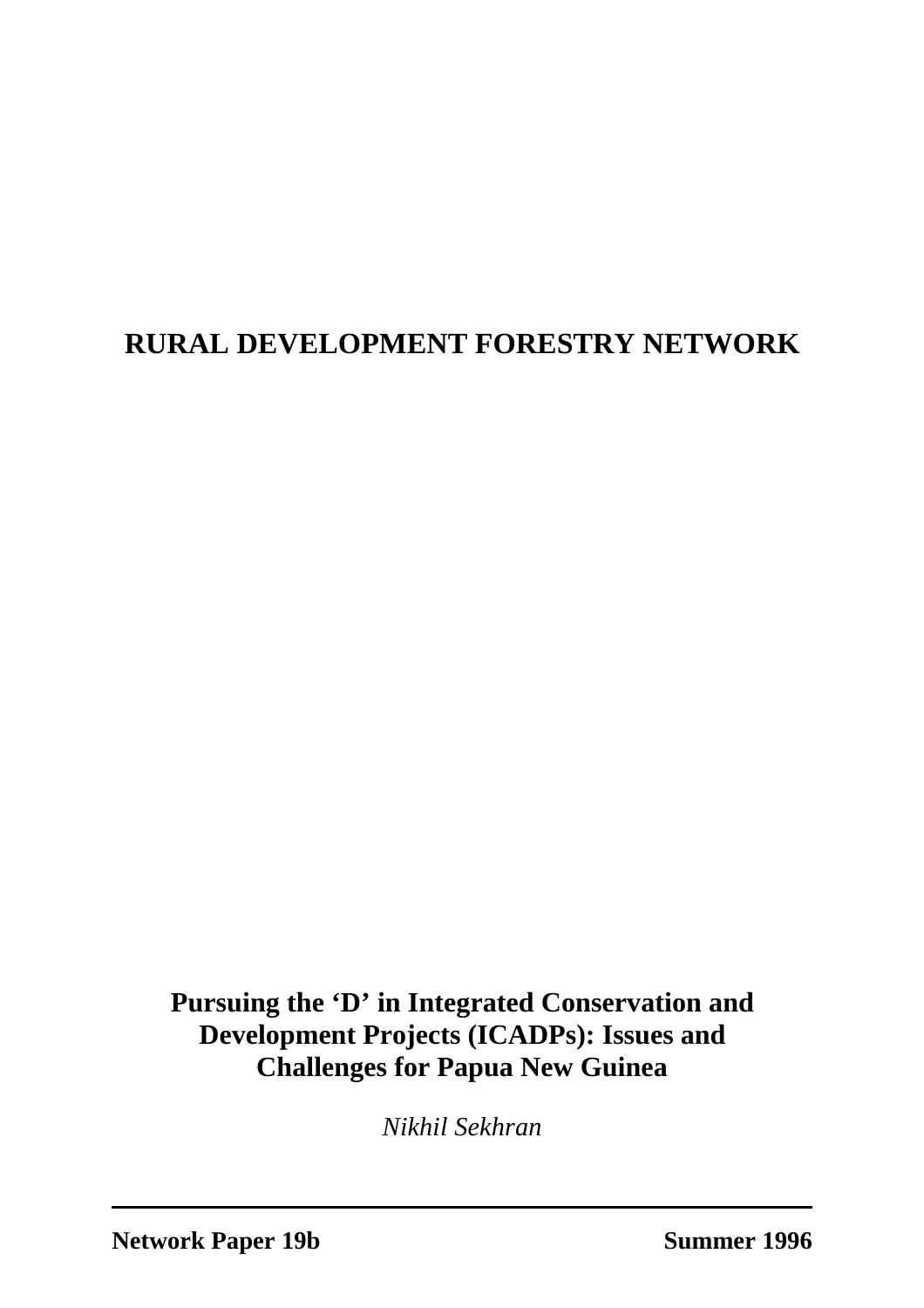#### **About the Author**

*Nikhil Sekhran* is a resource economist with several years experience in the planning and implementation of conservation projects in Papua New Guinea (PNG). An ODI Fellow in the PNG Planning Office – Primary Resource Sector Branch (Department of Finance and Planning) between 1991 and 1993, he is currently employed by the United Nations Development Program (UNDP) on the PNG Biodiversity Conservation and Resource Management Program. This initiative to arrest ecosystem decay is jointly managed by the Government of PNG and UNDP, and funded by the Global Environment Facility (GEF). He is responsible for providing strategic advice on conservation and sustainable development and for carrying out economic assessments of conservation values.

#### **Acknowledgments**

A number of people made important contributions to the debate on the ways and means of meshing conservation and development objectives in PNG. Janaline Oh made valuable contributions in the process of drafting the paper and her help is much appreciated. Other important contributors include Colin Filer of the PNG National Research Institute, Bruce Jefferies, Chief Technical Adviser to the DEC/UNDP Biodiversity Program, Lester Seri and John Genolagani of the Department of Environment and Conservation, Mike Hedemark of UNDP, and Lafcadio Cortesi of Greenpeace's Pacific Program. Their inputs are gratefully acknowledged, though the author assumes responsibility for the final product.

**ISSN 0968-2627** (formerly Social Forestry Network ISSN 0951-1857)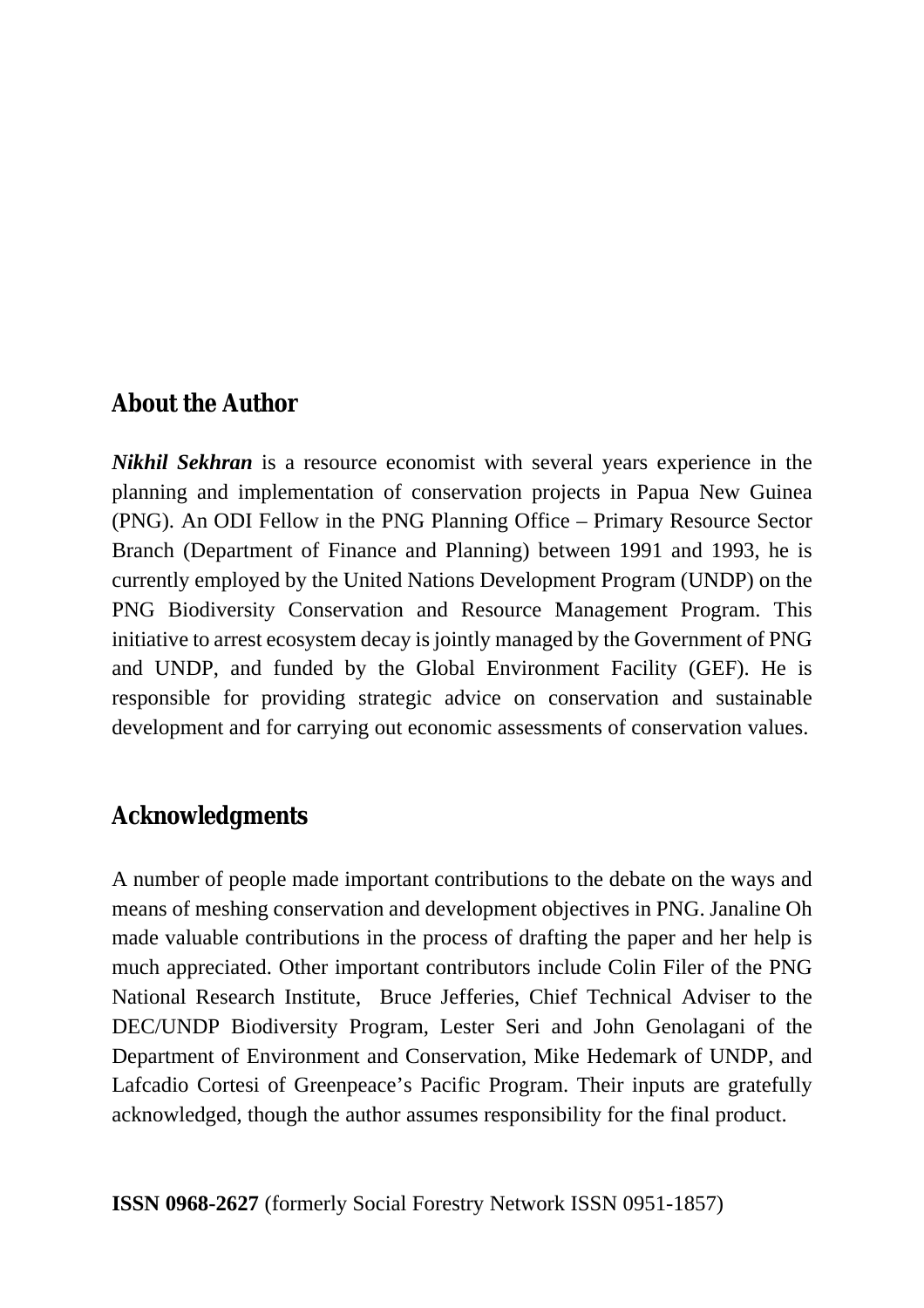# **Pursuing the 'D' in Integrated Conservation and Development Projects (ICADPs): Issues and Challenges for Papua New Guinea**

# *Nikhil Sekhran*

# **Introduction**

This paper reports on the challenges to establishing a representative system of protected areas in Papua New Guinea (PNG) using development as a conservation tool. In doing so, it assesses the issues that must be taken on board within PNG in implementing integrated conservation and development projects (ICADPs). The country's rich biodiversity endowment faces a number of long-term threats from industrial logging, land use conversion to permanent agriculture and unsustainable subsistence farming. The monetisation of hitherto subsistence economies is leading forest-edge communities to meet their new cash and basic service demands by degrading the environment. Unless the conflicts between new socio-economic imperatives and conservation needs can be reconciled, the long-term prognosis for PNG's biodiversity is poor.

ICADPs aim to protect biodiversity by providing local communities with tangible incentives for conservation management. They differ from integrated rural development projects (IRDPs) by emphasising biodiversity conservation and environmental maintenance, with development pursued as a means to an end rather than an end in itself. This need to control human use of ecosystems in the development process makes ICADPs more complicated and risky than traditional IRDPs.

The PNG Department of Environment and Conservation (DEC), with financial and technical assistance from the United Nations Development Program/Global Environment Facility (UNDP/GEF), is looking to define the features of successful ICADPs in the local setting. The two agencies have collaborated to found the PNG Biodiversity Conservation and Resource Management Program (hereafter referred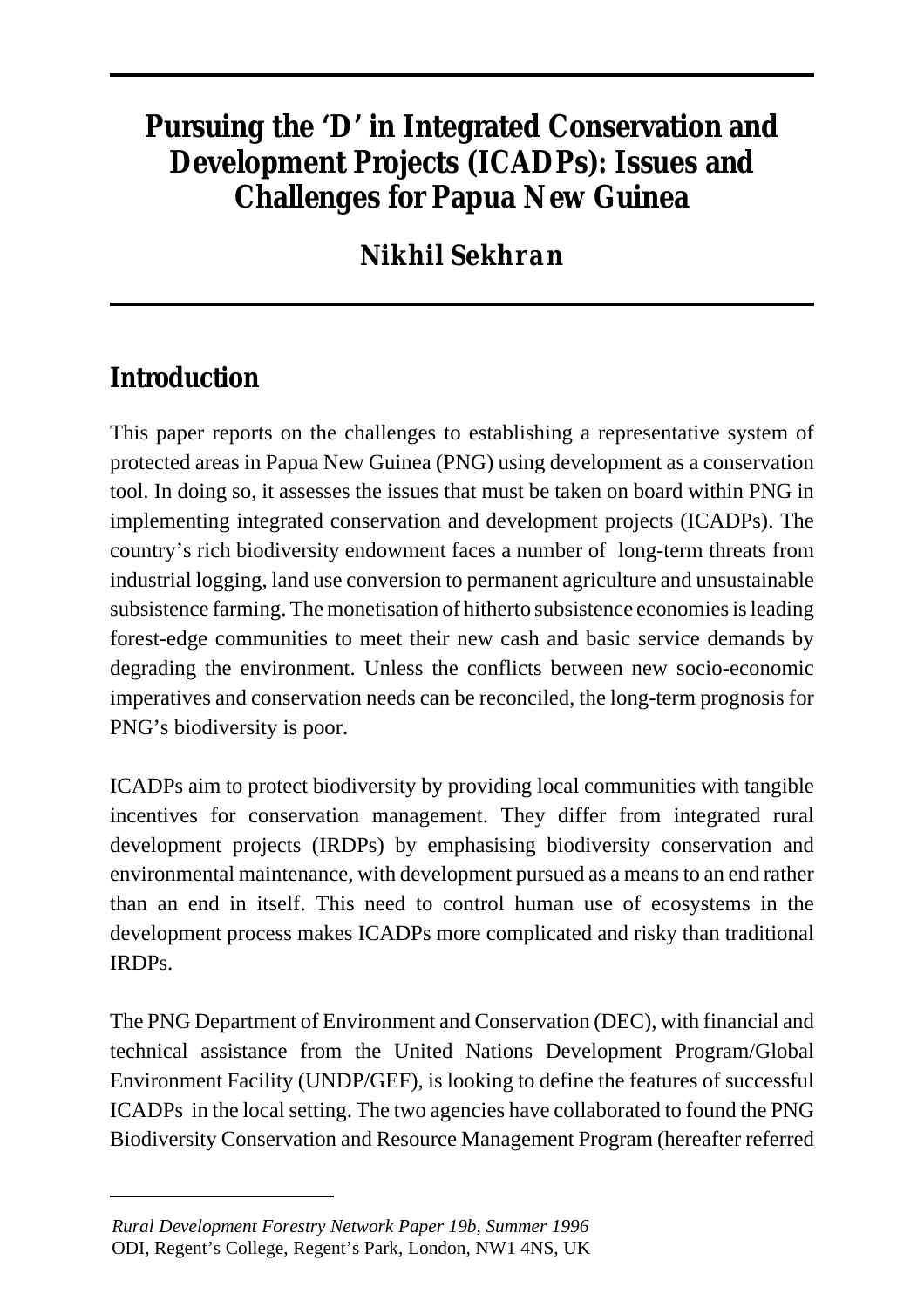to as the Biodiversity Program). An important mandate of the Biodiversity Program is to establish two new conservation areas using integrated conservation and development (ICAD) methods, and by so doing produce a replicable model for protected area establishment and management. A number of non-governmental organisations (NGOs), working closely with local communities, are also searching for ICAD-type solutions to the emerging conservation crisis.

The paper begins by assessing the current threats to biodiversity and explains why, if biodiversity is to be safeguarded in the long-term, ICAD-type initiatives are so essential. A review of the ecological, economic and social challenges to successfully pursuing the 'D' or development component of ICADPs in PNG is then made. 'Development', for the purposes of the paper, is interpreted as being synonymous with income generation, reflecting its popular interpretation in PNG to mean access to goods and services. Such a narrow perception was first promoted by colonial authorities and perpetuated by successive government administrations, and has led to an emphasis on 'delivery' rather than wider social and environmental goals.

PNG ranks as one of the most culturally diverse countries on earth, with 750 plus languages (in seven language groups) spoken by some 10,000 traditionally autonomous political communities (Wurm & Hattori, 1991). This great social diversity makes it difficult to generalise for the country as a whole, but there are a number of basic similarities between communities. These include development expectations; the impact of demographic and technological change on subsistence practices; and the extensive penetration of Christianity and cultural mores from the outside world, leading to a loss of traditional values. Many of these factors have negative implications for conservation.

## **The PNG Situation**

PNG ranks as a middle income country with a per capita income of some US\$ 820 per capita, although it has been estimated that four-fifths of the population has a per capita income of only US\$ 350 (World Bank, 1994). Life expectancy at birth is less than 55 and the under-six mortality rate is 80 per 1,000 live births. In general, the quality and quantity of health and education services in many rural areas is very poor, resulting for example in an adult female literacy rate of 38% (UNDP, 1993/1994).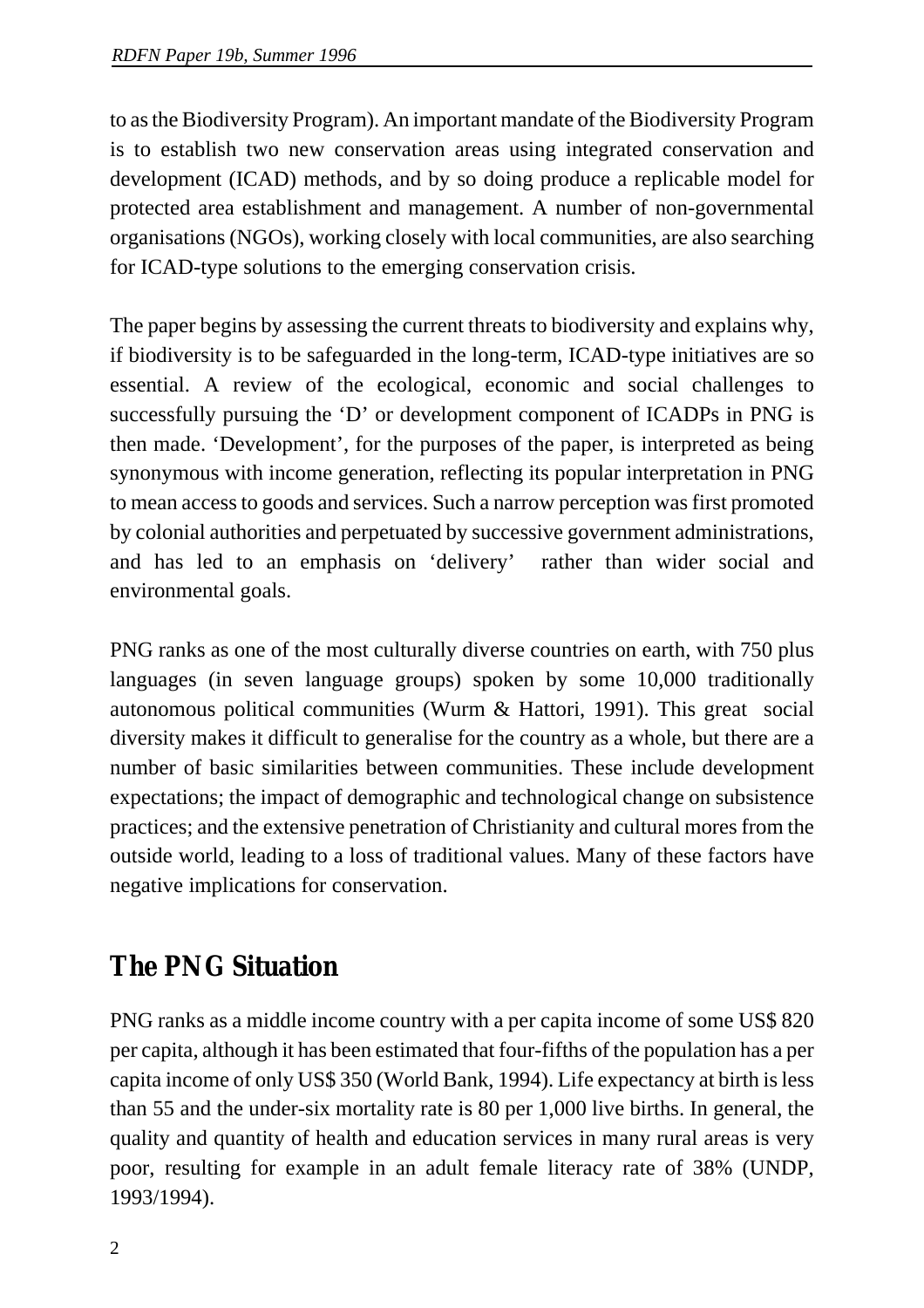In terms of its biology, PNG boasts a great diversity: it is thought to contain 5% of the world's biodiversity in only 1% of its land area (Miller in Sekhran & Miller, 1995). There are up to 20,000 species of vascular plants, and 2,000 species each of ferns and orchids (Johns, 1993). Forest types include diverse mangrove systems, swamp forest, lowland, hill and montane forests, and alpine habitats on the higher peaks. PNG is also a centre of distribution for coral reef species. Island endemism is considerable, with many species having highly restricted ranges.

PNG's forests cover some 70% of the country (about 320,000 km<sup>2</sup>), representing one of the highest per capita forest endowments in the developing world (at about 7.8 ha per person). These resources have formed the basis of human subsistence over the millennia, and continue to provide essential economic and environmental services to the economy.

PNG's forests are currently threatened by conversion for agriculture, logging, mining, dynamite fishing and other activities. Demographic growth rates for the country as a whole are 2.3%, with the population expected to reach 6.6 million by the year 2015 (1990 Census NSO). As the population becomes more youthful, with younger generations alienated from traditional culture and oblivious to past natural resource management practices, and harbouring high 'development' expectations, current threats to biodiversity will clearly be exacerbated.

Resource owners have traditionally held strong cultural, spiritual and subsistence attachments to natural resources. However, PNG's traditional societies were not conservationist *per se*, but rather were noted for their manipulation of natural resources to meet their subsistence needs (Bulmer, 1982). Conservation historically was a product of circumstance rather than intention, and occurred because population densities were low and technologies simple (ibid).

Forest-edge communities' relations with their environment were to a large extent dictated by traditional religion, sorcery and superstition. Spiritual practices generally aimed to protect human welfare; for example prohibitions (*tambus*) on forest use were inspired by the need to assuage forest spirits (*masalai*). While these have been interpreted as examples of active conservation management, any conservation benefits are likely to have been incidental (ibid).

However, in contemporary PNG, many rural communities no longer regard themselves to be controlled by the natural environment, but rather, perceive that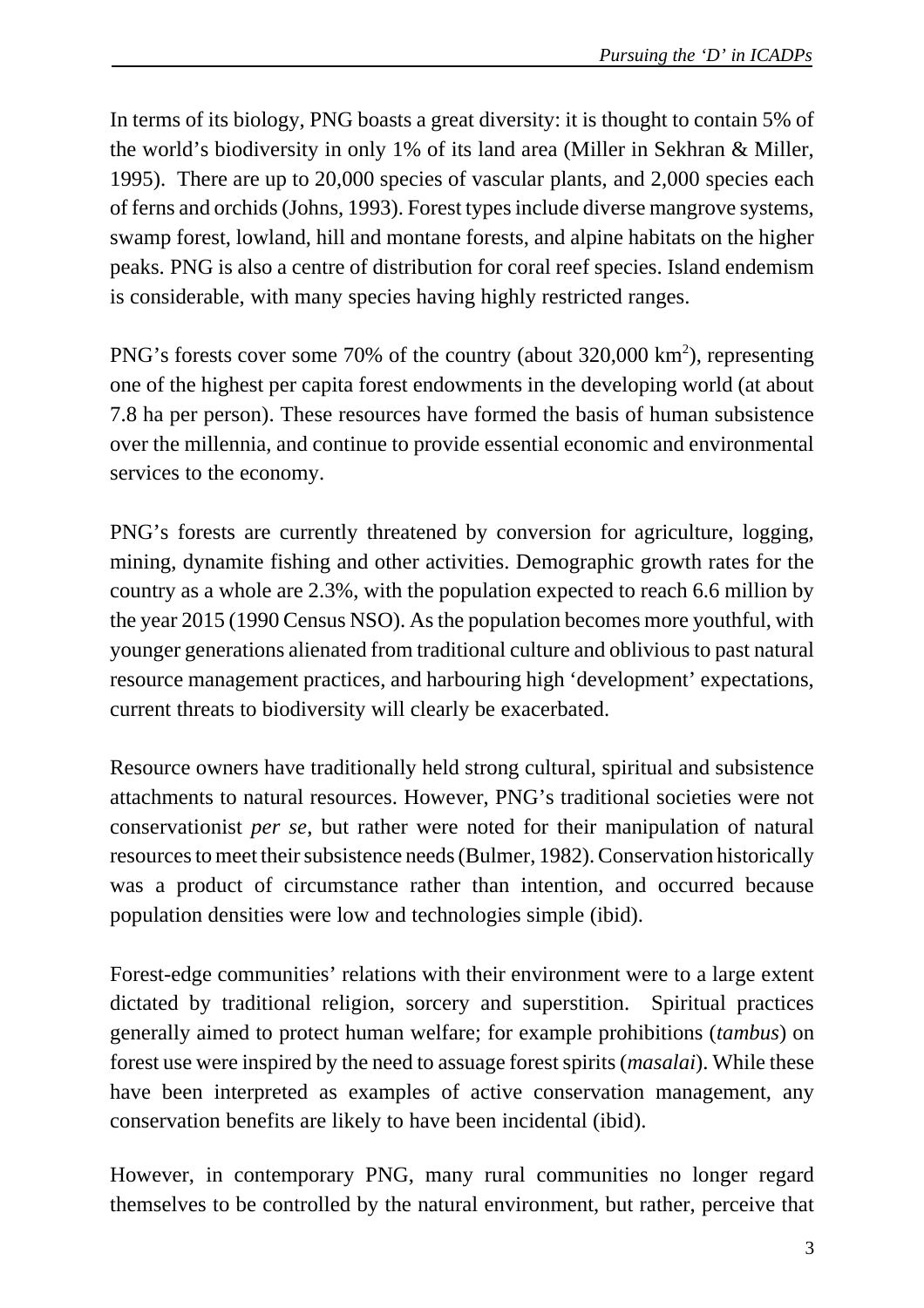natural resources may be dominated and sacrificed for personal gain (Warakai, 1995). The penetration of Christianity has caused traditional religions and the associated conservation-friendly practices to be discarded. Though there have been calls in recent years by prominent (mostly urban) Papua New Guineans for a return to traditional lifestyles, it is doubtful whether this will have much effect, in view of the new found development expectations of forest-edge communities.

## **The Root Cause of Biodiversity Threats: Conflict Between Development and Conservation**

Most of the costs (including the opportunity costs) of conservation, particularly in developing countries, are borne by forest-edge communities, while the benefits accrue mainly to global communities and future generations (Wells *et al.*, 1992). This imbalance between costs and benefits often causes communities at the forestedge to opt for other forms of land use.

PNG, together with other Melanesian countries, is unusual in that 97% of the land is owned by traditional resource owners. In general, land is held collectively by kinship groups rather than individuals, though use rights are assigned to individuals. Such a property rights regime should induce sound stewardship of natural resources, but in practice this is not proving to be the case. Many resource owners are committing their forest resources to ecologically destructive uses, and despite security of tenure, achieving community-based conservation is proving difficult.

One reason for this is the transformation of the standard-of-living expectations and consumption patterns of resource owners, who lack the skills, experience and information needed for sustainable development and viable income generation. This leads many to sell their natural (particularly forest and mineral) resources to developers who bid for use rights by 'promising' social and economic progress (see Filer, 1995a/b).

Resource developers, particularly in the timber industry, pursue rent-seeking opportunities and generally have few incentives, except for poorly enforced regulations, to seek ecological sustainability. Agreements with resource owners about use-rights are too often exploitative. Communities rarely capture more than a fraction of the real net value of the resource being extracted, and infrastructure provided by the developer under harvest agreements is seldom durable.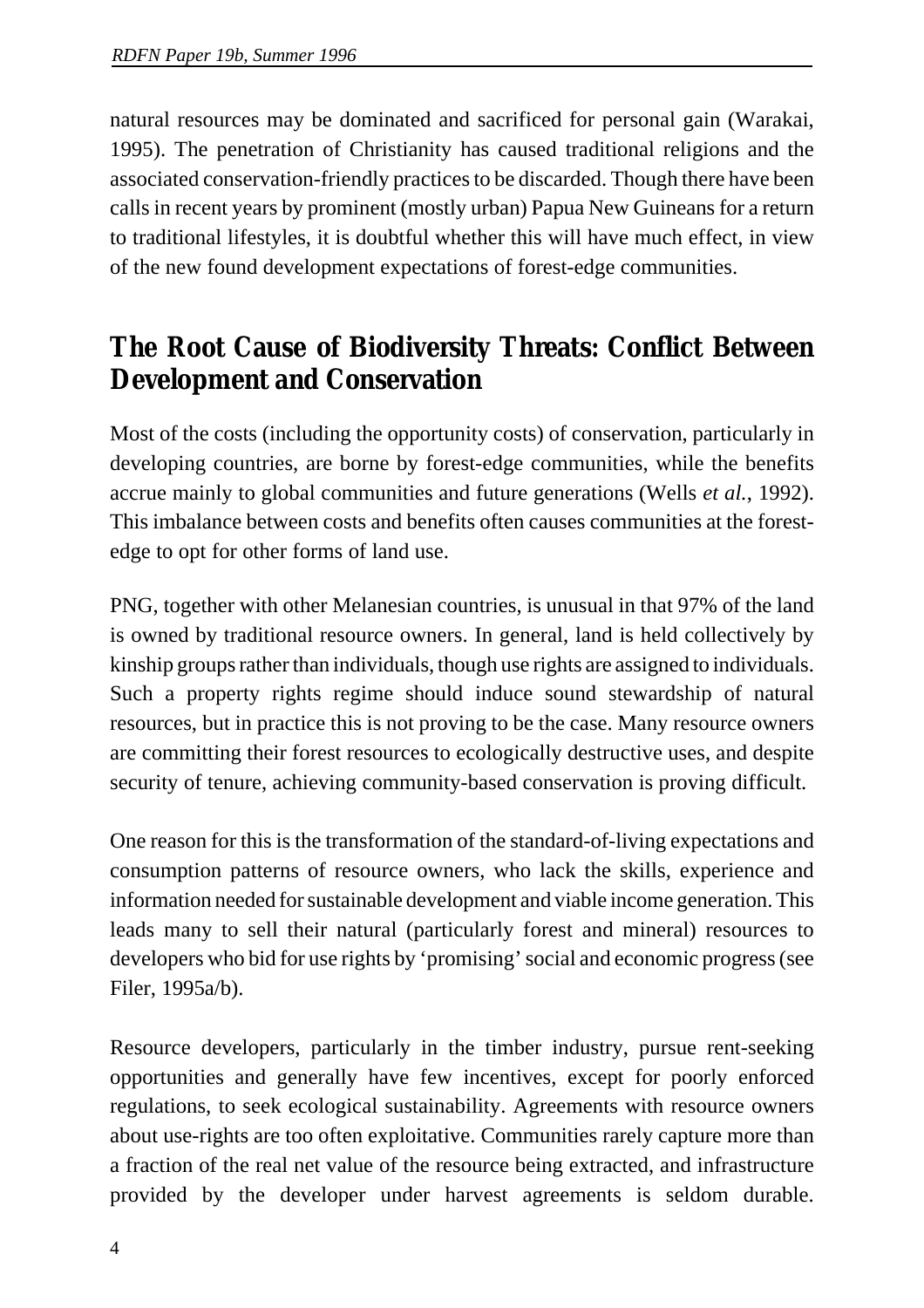Nevertheless, what may seem like a small amount to outsiders, may appear large to, or indeed overwhelm, resource owners with little experience of the cash economy. Few resource owners comprehend the real money value of their natural resources (though there are notable exceptions to this).

One reason why developers have been so successful in persuading communities to enter into harvest agreements is because they have established wide systems of patronage, which have accorded them a substantial power base. This is especially so at the local level, where deals have been struck with 'big men' within communities.

The task of achieving conservation is complicated by a concert of interests between the welfare objectives of resource owners, the profit-seeking behaviour of developers and the revenue maximisation objectives of the State. The PNG Government has traditionally depended on tax flows from the mining sector to service its revenue needs. However, in recent years, the share of aggregate income captured from the forestry sector has increased from 1.67% in 1989 to 12.67% in 1994 (internal IRC data), as a result of policies to increase the scale and number of logging operations. The State captures some 33% of gross logging revenues at current prices.

## **The Conservation Challenge**

The problems described, coupled with a limited capacity to establish and manage protected areas, have led to a conservation impasse. Some  $13,000 \mathrm{~km}^2$  (2.8% of the land area) of PNG have designated Protected Area status. The protected area network comprises four national parks on State land, four provincial parks and 26 wildlife management areas on customary land. The Wildlife Management Area concept aims to delimit land on which the use of fauna for both subsistence and commercial purposes can be controlled. Legally, however, there is no basis for precluding exploitative development in these areas (Cathy Whimp, legal adviser, DEC, pers comm.).

Most areas within the protected area system are too small to serve as viable repositories of biodiversity. Though the overwhelming majority of protected areas are on customary land, there are few incentives for resource owners to conserve them. In fact, pressures are being placed on the DEC to remove protected area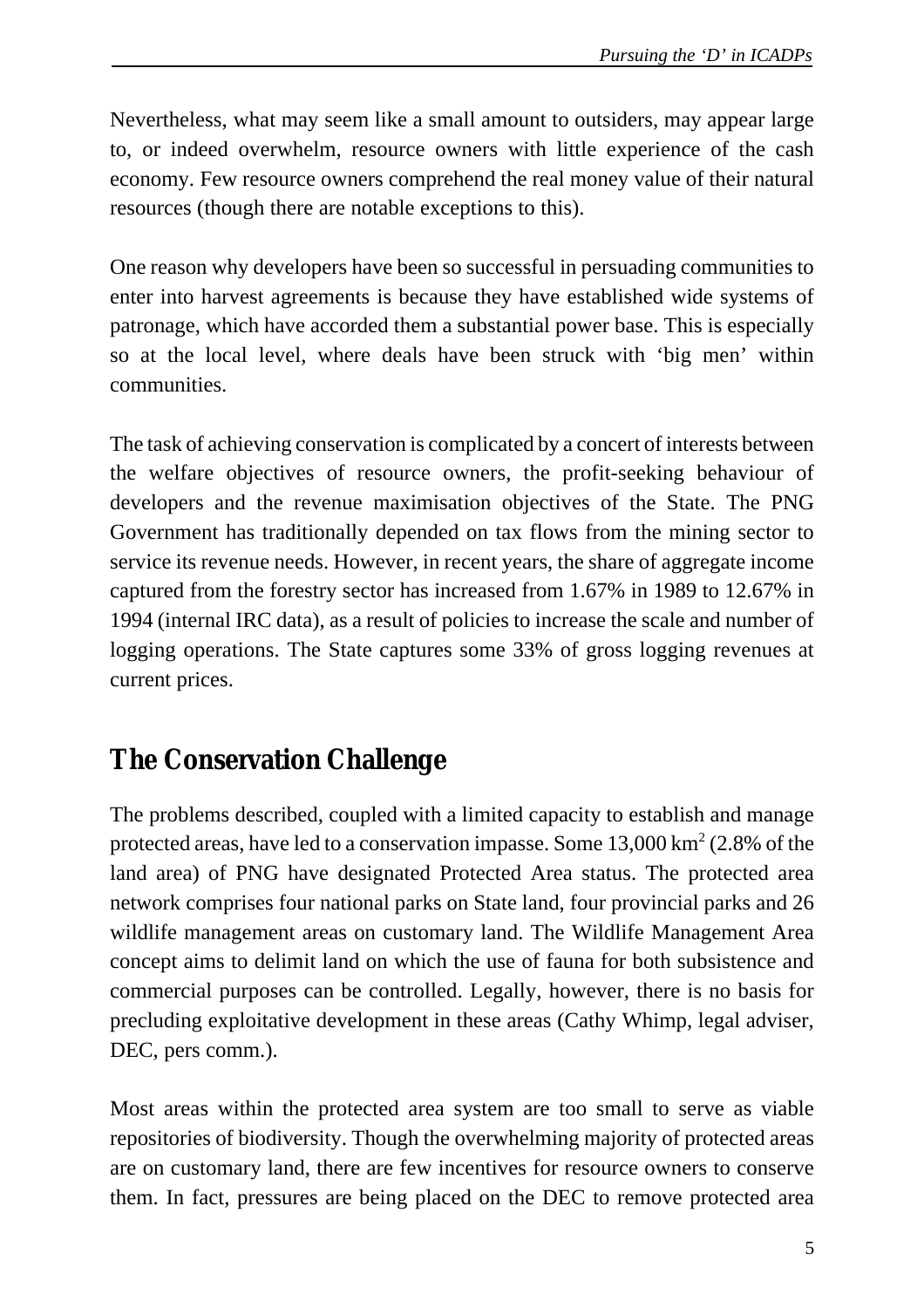classification for some areas (eg. the Garu Wildlife Management Area in West New Britain province). Virtually all sites have been subjected to some degree of degradation, and none of the areas has an active conservation management framework. An additional problem is that the current network is not representative of PNG's habitats (WWF & DEC, 1993). Consequently there is a need both to reduce threats to existing protected areas and to expand the protected area network.

Underlying the ICAD approach, and distinguishing it from previous endeavours, is the belief that unless resource holders perceive conservation to be in their interests, stable conservation cannot be achieved. The challenge is to establish a nexus between the interests of resource custodians and the objectives of conservation management. The hypothesis is that this may be achieved by improving the welfare of resource holders through the promotion of ecologically sustainable social and economic development in a context of rapidly evolving development expectations. It will be necessary to demonstrate that specific ecosystems, and the fauna and flora they contain, have tangible economic values that can be *sustainably* utilised to generate productive values for local resource owners. Such values will need to be comparable, over the medium term, to the income available immediately from alternative development. A list of the current ICADPs, together with basic information on forest type, levels of and types of threats, and potential development opportunities is given in Appendix 1.

## **The Issues – the Ecological, Economic and Social Dimensions of ICADPs in PNG**

Income-generating opportunities for ICADPs can be separated into four broad categories: the *in situ* exploitation of forest products; ecotourism and other uses of ecological products and services (such as the payment of access fees for research); commercial agricultural development and support to improve food crop production in the forest margins; and emerging markets for ecological services (such as carbon sequestration). The following sections consider the ecological, economic and social factors which will affect ICADPs and the success of development initiatives, both in terms of conservation outcomes and long-term economic viability.

#### **Ecological Dimensions**

It is well known that the complexity of tropical ecosystems has profound consequences for sustainable resource management. The problem is that knowledge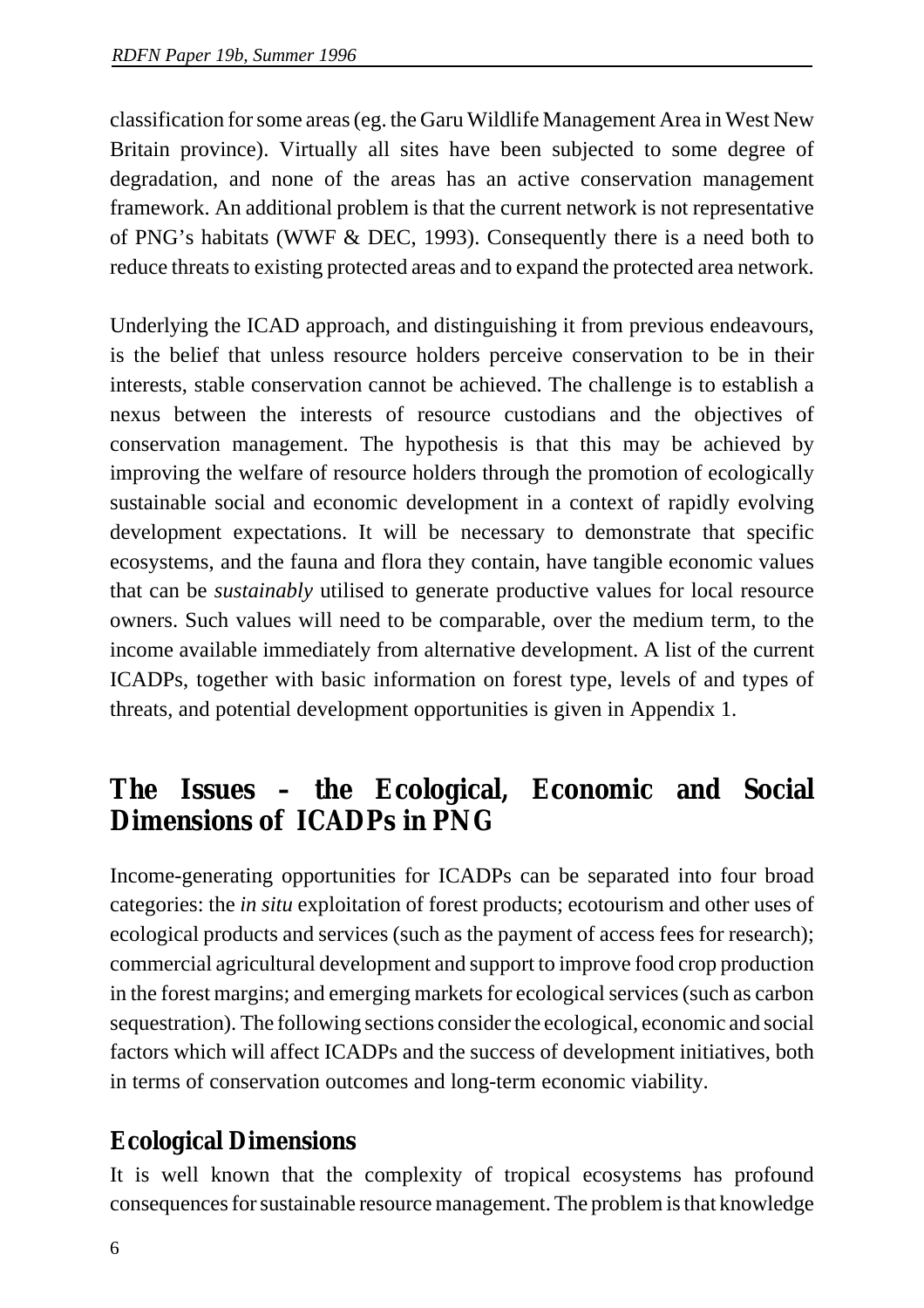of specific ecological determinants in PNG's forests is generally scant. In particular, there is a dearth of information on species' survival needs and how linkages between flora and fauna within the forest environment operate. For example, for many floristic resources, data are lacking on fruiting and flowering phenology, growth, yield, reproductive capacity and symbiotic associations with other species. Though information can be gleaned from local people, there has been little effort to record this fast-disappearing knowledge.

In PNG, timber production represents the most important forest use value. A number of ICAD initiatives are considering experimenting with reduced impact logging techniques. These utilise low impact harvesting methods, and attempt to maximise value-added at the community level. A current 'knowledge gap' regarding the regenerative capacity of PNG's forests after selective use hampers management and is a constraint to the development of a local 'eco-timber' industry. While a number of studies have established the impacts of various silvicultural regimes on forest regeneration, many have been oriented towards sustaining logging yields, rather than ecological processes – two very different things.

A wide array of forest products could conceivably be exploited for income generation. Many of these are currently harvested by forest-edge communities for their own consumption. These include rattan, used for home construction and household implements; sago, an important food source in swampy areas; and a wide variety of fungi, fruits and vegetables. Timber and handicrafts enter the overseas market, while a number of wild-harvested food products are traded domestically. Certain exudates and essential oils also have market potential.

Extraction of these products has ecological consequences that need to be taken into account. Strangler Figs (an important fruit source for frugivores) grow on a number of commercially important rain forest tree species. The loss of these 'host' species could have unforeseen long-term impacts.

Another issue concerns the extent to which 'development' assists the colonisation of exotic species such as the ubiquitous Cane Toad (*Bufo marinus*), African Giant Snail (*Achatina fulica*) and domestic cat (*Felis catus*), which threaten native fauna and flora. This is known to be a problem with industrial logging, which opens up corridors for colonisation. The extent to which it is likely to be associated with nontimber forest product (NTFP) extraction and reduced impact logging is unknown.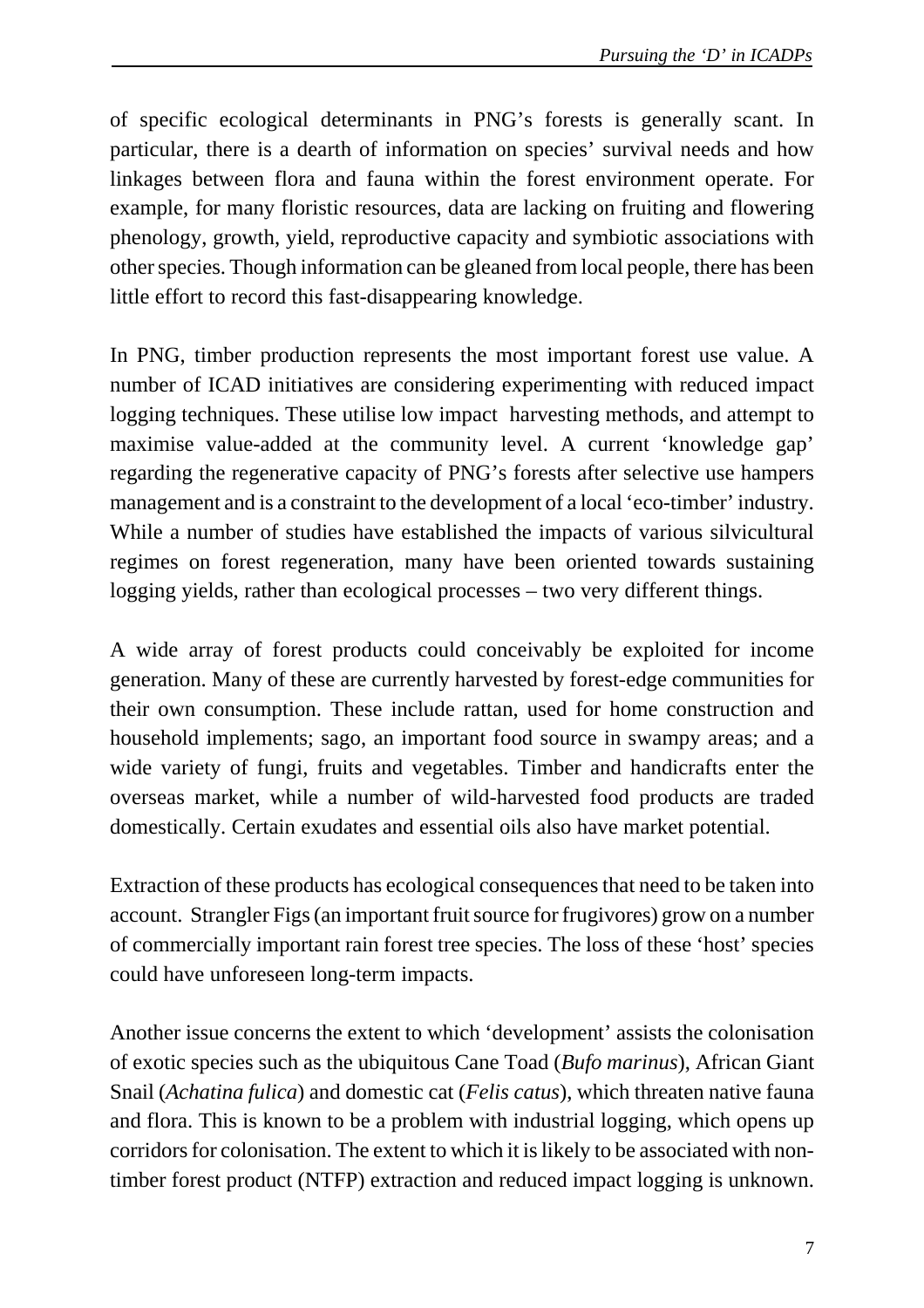Another issue for concern is the potential conflict between ecological and financial viability. For any NTFP, the volume that must be harvested to ensure the financial viability of a burgeoning number of forest product enterprises, may exceed levels that are ecologically sustainable. Over-exploitation has happened with rattans, edible swiftlet nests and other wildlife products in parts of South-East Asia (De Beer & McDermott, 1989).

A further issue is whether resources should be managed for ecological or economic ends. Desirable species may, for example, be relatively rare, so that sufficient supplies of the product cannot be ensured. This is particularly likely to be true in climax forest (Peters, 1994). While silvicultural interventions could enable more intensive harvesting and reduce the pressure on remaining forest stands, they could also carry hidden ecological costs.

Two important considerations when deliberating the ecological dimensions of ICADPs are: what is an appropriate level of risk? and can risk levels be managed? Ecological risks associated with ICADPs need to be assessed relative to the risk to biodiversity of allowing the current situation to continue without active conservation interventions. A paramount difficulty is in reconciling ecological and socio-economic priorities, and knowing what weight to give each in the event of conflicts of objectives.

According to the Theory of Island Biogeography (MacArthur & Wilson, 1967), smaller habitat pockets sustain less biodiversity. The implication is that conservation areas have to be large if they are to serve a conservation purpose. For PNG, Beehler (1993) argues that a protected area should consist of at least 8,000 km<sup>2</sup> of wilderness. In addition ICADPs ideally require a 'development impact zone' of indeterminate area. The difficulties of accessing such large areas of land in PNG for conservation are immense.

A given area of land with conservation interest is likely to encompass a multitude of resource owner groups. A system of zoning, to allow for multiple land-use planning and management, will be essential in conservation areas. This would include improving the management of already modified habitats, as the intensity and efficiency of their use influences the rate of conversion of virgin areas. This is illustrated by the case of shifting agriculture in PNG. The productivity of gardens typically tapers off after a short period, causing cultivators to cycle through land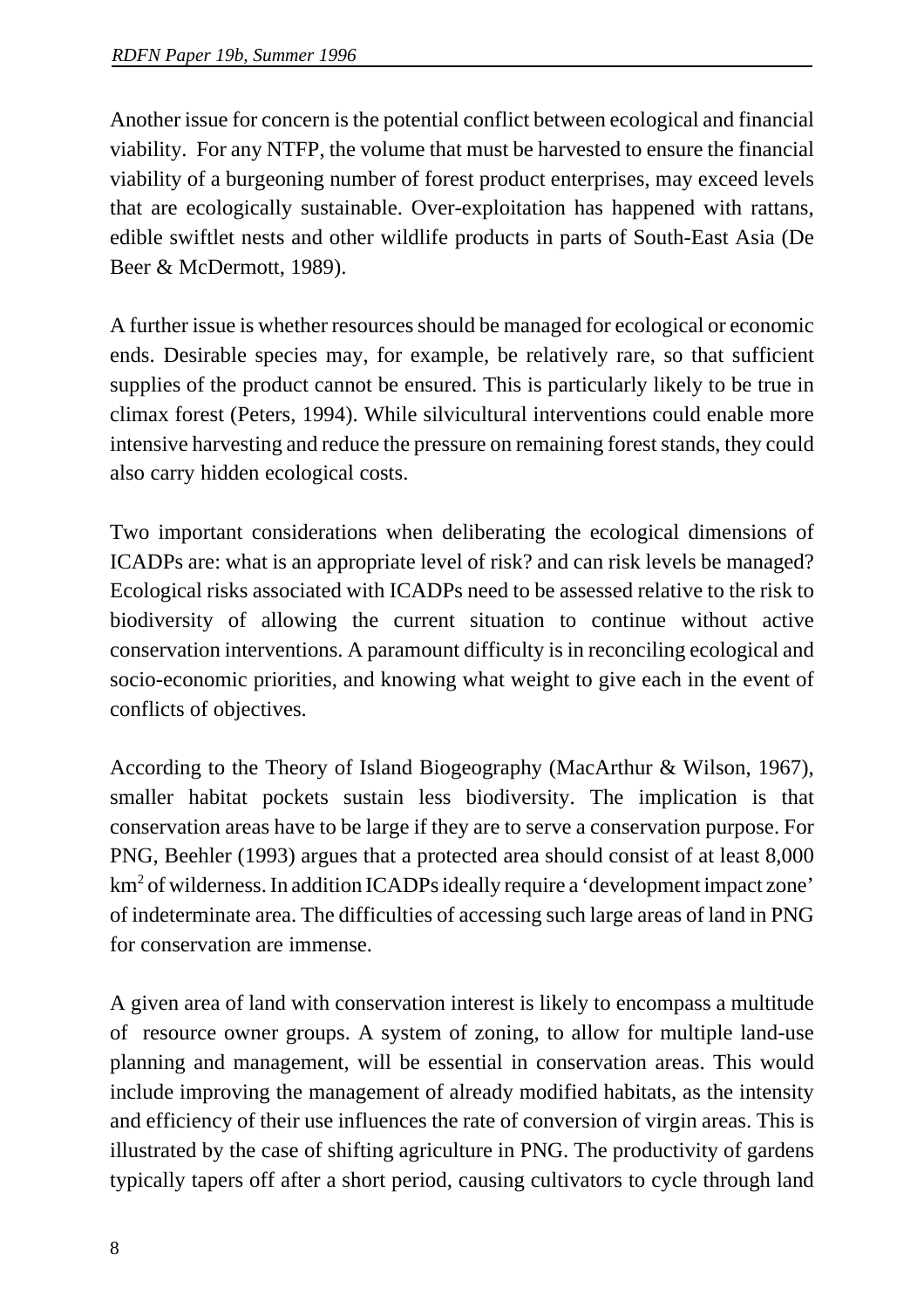that has been allowed to lie fallow (Allen, 1993). Demographic growth is placing pressure on the availability of fallow land (usually covered by secondary forest), forcing people to clear virgin forest.

Within a zoned conservation area, it would be important to establish a core zone, or minimum-impact area. This would serve as a repository of species, safeguarding vital gene pools. Core zones will involve an opportunity cost for resource owners in terms of foregone subsistence and income opportunities. Before dedicating their resources to core areas, resource owner groups will want assurances that the tangible benefits that accrue to *them* outweigh the costs. Incentives may be needed to convince them to set aside their land as part of the core zone.

In practice, each stakeholder group will almost certainly seek to allocate most of their land to the zone of extraction – apportioning only a part of it for strict protection. The end result will be a fragmentation of core areas. This situation is shown diagrammatically in Figure 1.

The figure depicts a hypothetical protected area with four large resource owner units, A, B, C, and D. Each group seeks to maximise development opportunities on their land in the form of ecoforestry and/or agriculture, the two development options available. Each group also sets aside a portion of their estate for strict protection (the core zone), but this fragments the core area and so biodiversity objectives are not achieved.

#### **Figure 1: Protected Area I**



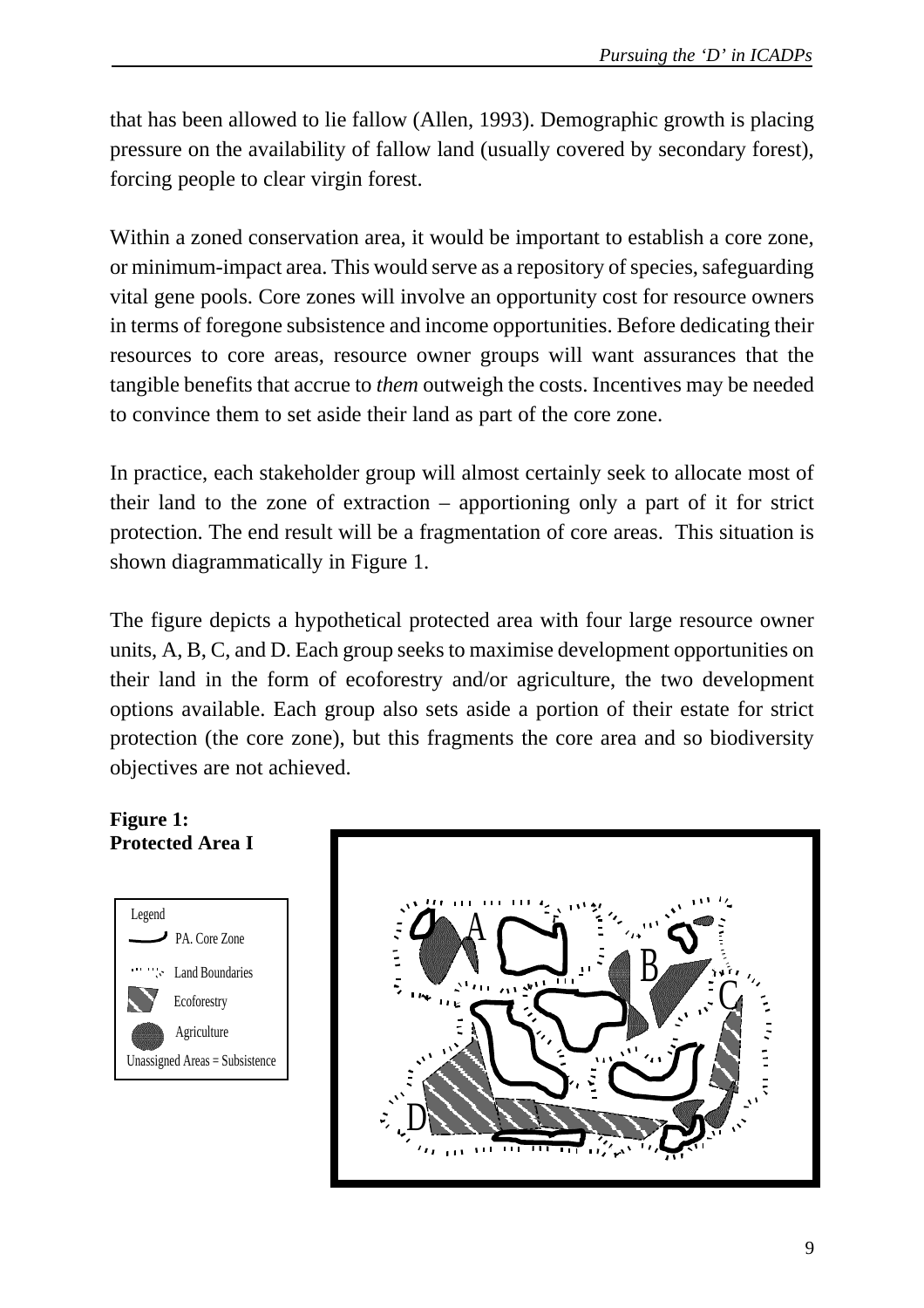This is the prevailing situation in the Crater Mountain ICADP in the Eastern Highlands Province. Kinship groups have prohibited hunting and extraction of wildlife on portions of their land: this has reduced some of the adverse impacts of subsistence practices on flora and fauna. While intervening (non-designated) areas are currently forested, there is no guarantee that this situation will prevail in the future.

In view of the need for large conservation or minimum-impact areas, the core zones of different resource owner units should be contiguous. However, in practice this will be difficult. For example, the proposed Lak Conservation Area, encompassing a total area of 100,000 hectares, contains more than 50 resource owner groups. The multiplicity of interests between these groups makes the task of stakeholder negotiation very complex.

An alternative approach is to incorporate entire land holdings into large core zones, and ensure that these groups are compensated by benefits from development that occurs in extraction zones elsewhere in the protected area. To do this, a transfer mechanism is needed. In Figure 2, almost all the land of community B is incorporated into the core zone, leaving little room for development on the holding. Extraction takes place in areas A, D and C. Clearly group B is unlikely to agree to this arrangement unless they capture a compensating share from development.

Transfer deals would need to be carefully designed and 'sold' to resource owners as part of an overall incentives package. Their success will depend partly on adapting traditional cultural practices to conservation needs, for example wealth sharing with neighbouring communities where cultural ties (eg. through intermarriage) exist.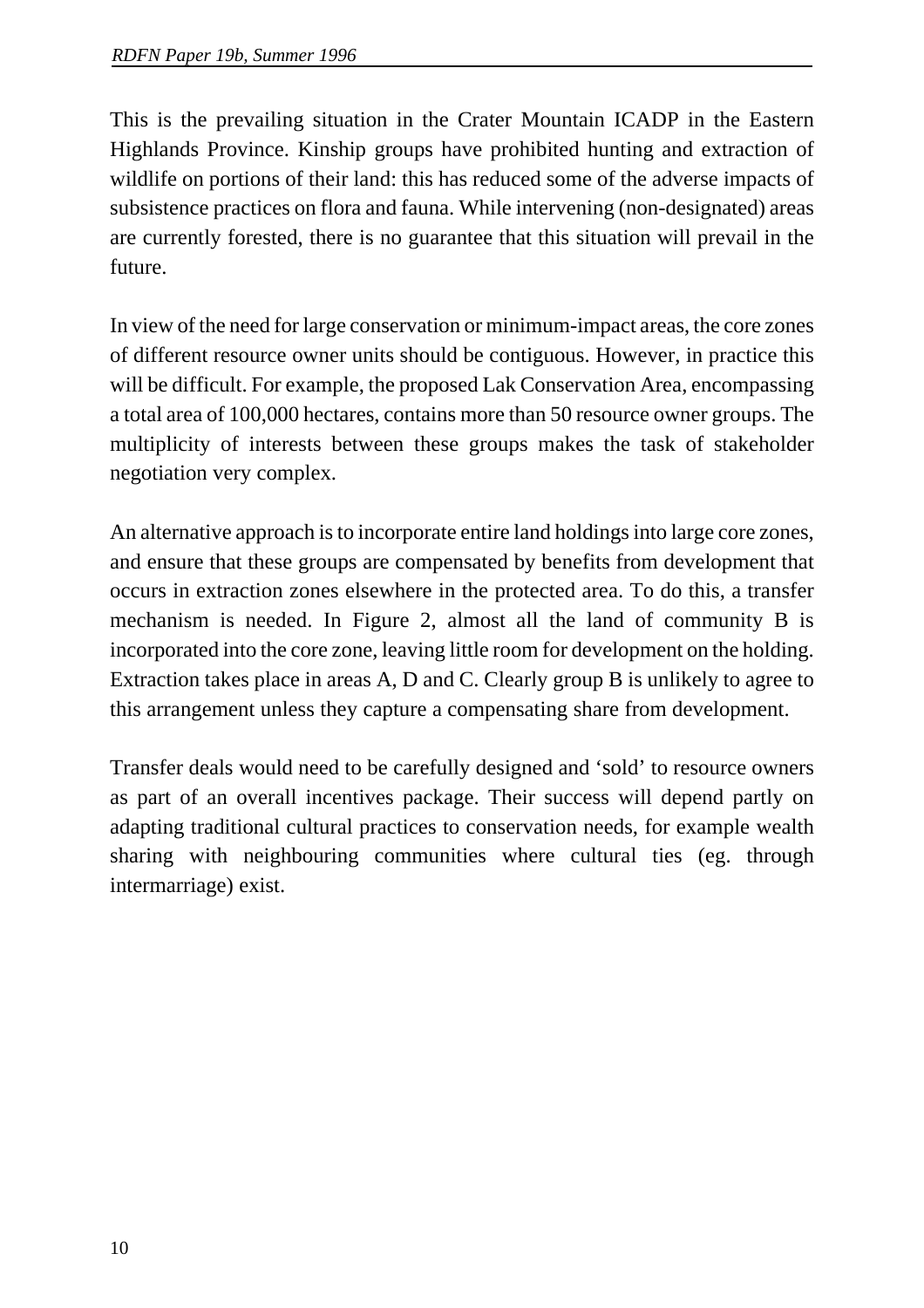#### **Figure 2: Protected Area II**





### **Economic Issues**

Ensuring long-term economic viability for small business enterprises, particularly in remote locations, is likely to be a problem area for ICADPs. The structural economic constraints to small business development are discussed in this section.

### *Fragmented markets*

PNG's internal markets are small and scattered. Low rural incomes, dispersed human settlements and a rugged physical topography reduce opportunities for achieving economies of scale, curtail market access and increase distribution costs. The remoteness of markets also leads to 'information failure', whereby producers are unaware of consumer demands and current price trends and face increased risk in marketing. The Fresh Produce Development Corporation, with financial and technical support from the New Zealand Government, is tackling this problem. Price data (for the main urban centres), and information on market needs (including quality requirements) has been made available in an easily understood format to fruit and vegetable producers in the highlands.

Additionally, many forest products are collected from the wild for home consumption. Forest decline is catalysing market development for many products traditionally collected from the wild, but no longer available in ecologically depleted areas. This affects such products as bird plumes (especially from birds of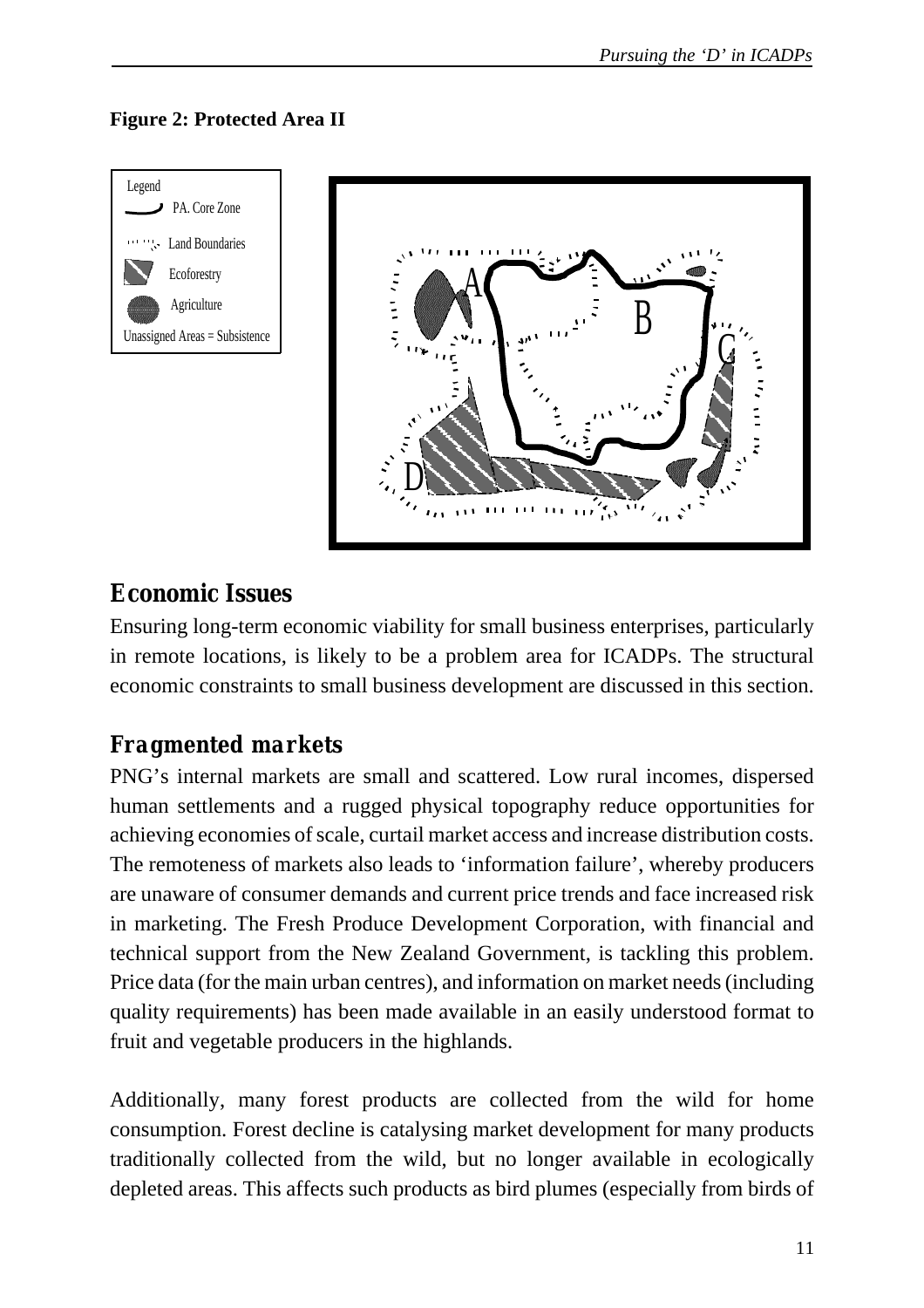paradise) for traditional body decorations (*bilas*) and cassowaries for cultural exchange and consumption in the highlands.

#### *Infrastructure*

A dearth of basic economic infrastructure, particularly of transport and communications, is a second important impediment to trade. The country's road coverage is sparse, with a density of 5 km per 100 km<sup>2</sup> of land area (Gumoi & Sekhran, 1995). Therefore, produce must often be airfreighted to markets, significantly decreasing producer returns. This especially affects perishable products, particularly those with low weight-to-value ratios. It is less important for durable products, such as the wooden artefacts manufactured in the Sepik region, which can be stored to await periodic collecting trips by buyers. Paradoxically, while the poor road network reduces the viability of small business enterprises in distant villages, it also serves to protect the forest resource from large-scale exploitation by mining operations or timber concessions.

In addition, coastal shipping between PNG ports is exorbitantly priced due to small shipment volumes and over-capacity. The in-country cost of shipping a twenty ton container is higher from Port Moresby to Lae, than from Port Moresby to Singapore (SRI International, 1992).

### *High input costs*

High electricity and telecommunications costs, relative to those of competitors, and high factor (land, labour, capital) costs, especially in terms of land access, have been hurdles for small enterprise development in PNG (SRI International, 1992). While access to land may be less of an obstacle for ICADPs, using participatory implementation methods, other input costs remain high. A five minute call between non-adjacent provinces in PNG costs US\$ 2.9, and the cost of electricity provision (where available) ranks amongst the world's highest at some \$ 0.19 per kilowatt hour (ibid). Development ventures in remote forest regions will need to generate their own power at considerable cost. Finally, law and order problems feed into high production costs by increasing security overheads and insurance premiums relative to those in competitor countries; the risk of armed robberies is a major problem for remote operations.

### *Skills shortages and labour productivity*

The lack of skilled labour in technical disciplines and business administration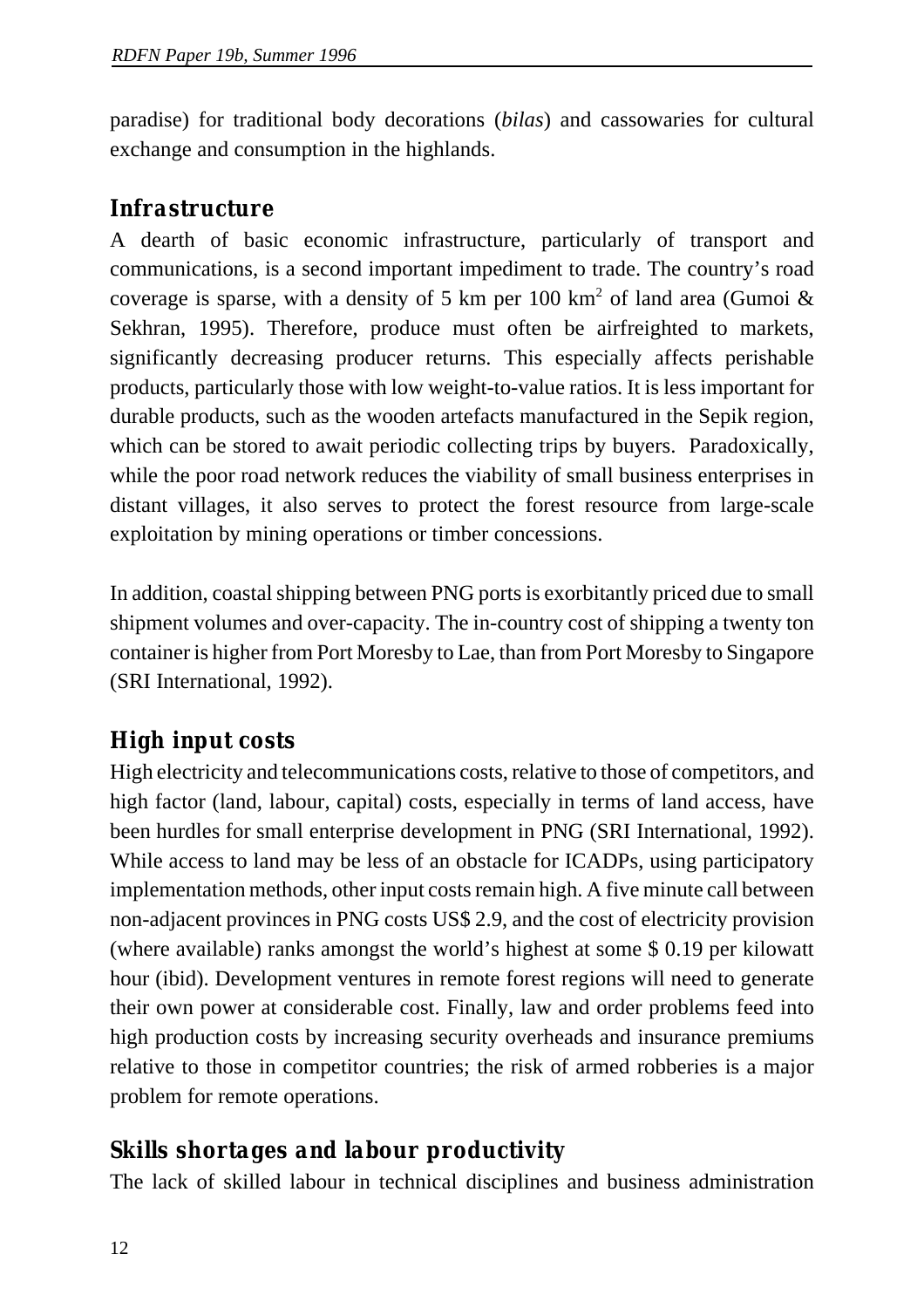increases costs and reduces the likelihood of successful small business development. Top rates must be paid to attract trained local expertise, and a dependency on expatriate human resources, including external technical assistance and volunteers, is a major and costly constraint. In general, high wage levels and poor labour productivity relative to competitor nations, are serious impediments.

A critical challenge is therefore to build small business management capacity, especially at the community level. For ICADPs to meet their objectives, training is needed in such areas as project preparation, written communications skills, basic book-keeping, conflict resolution, problem-solving, and money manage-ment. Efforts are also needed to raise functional literacy levels so that the wider community can participate more fully in project initiatives.

## *Rural credit*

PNG's banking services are fragmented and rarely extend to isolated rural settlements. This significantly increases transaction costs for formal credit. The high risk of default makes banks wary of lending to rural resource owners. The latter's lack of collateral and low savings capacity diminishes their access to formal credit. Loan payback periods are typically short, and this, coupled with the high cost of loan finance, discourages sustainable natural resource extraction.

Such constraints have led to the failure of a number of rural development interventions, and are likely to adversely affect business development opportunities pursued under ICADPs. World Bank comparative indicators show, for example, that smallholder coffee production costs in PNG are, on average, three times those of neighbouring Indonesia (DoFP, 1993). In spite of all this, there have been some notable successes, for example the diversification of agricultural production in the highland provinces and increased marketing to the urban centres of Lae and Port Moresby.

## *Timber royalties*

Several commentators (eg. Aitkins, 1993) have pointed out that so-called 'green industries' cannot compete with logging. Though this ignores the future earning potential of forests, unfortunately scant empirical evidence exists to the contrary. Given that resource owners received on average some  $K^1$  3.2 per cubic metre in royalties, in 1994, when some 3 million cubic metres of timber were harvested, they could have earned as much as K 9.6 million. Royalty earnings form only a portion

<sup>&</sup>lt;sup>1</sup>At the time of writing a Kina was equivalent to about US\$ 0.75.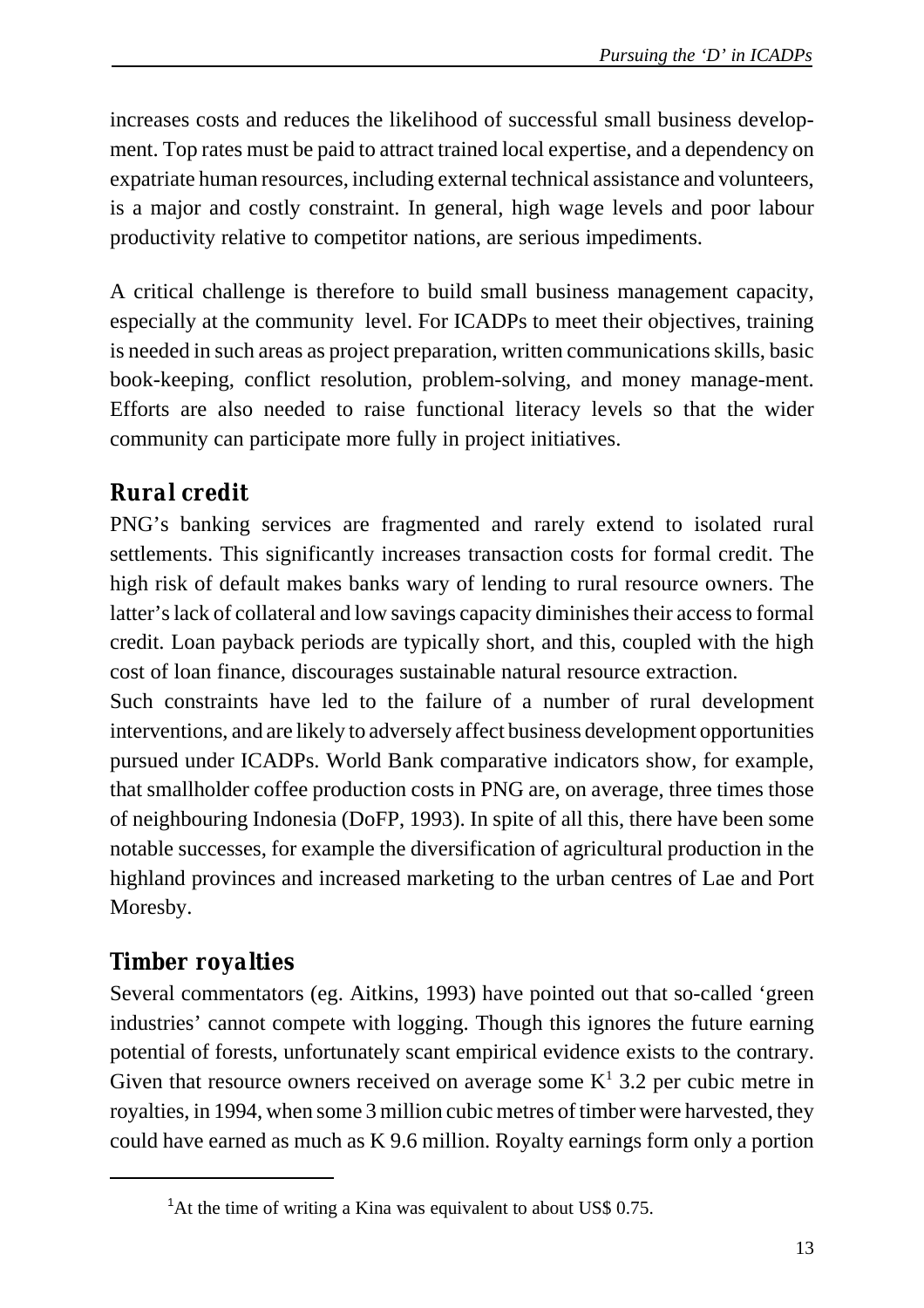of total benefit flows to resource owners, who receive benefits from employment, road development, social infrastructure provision and a share of the logging operations' gross income. One estimate, based on a micro-study of a current operation, puts the total amount captured by resource owners at some 7.8% of gross income (Sekhran *et al.*, 1995).

A new timber royalty system, yet to take effect, has been proposed by the Government. This would increase royalties for existing logging projects to K 7 per cubic metre. Moreover, all new projects, plus existing projects applying for permit renewals, will be required to pay an additional share of gross revenue (a premium) to resource owners. The premium will be negotiated on a case by case basis, subject to a minimum amount (based on the f.o.b. price of timber). Under the new regime, resource owners, countrywide, would receive approximately K 21 million in royalties, per annum. For a new project, harvesting 100,000 cubic metres a year, the annual payout could be as high as K 2 million (again given a timber price of K 200 per cubic metre). It will be difficult for alternative forest uses to compete with these levels of income.

### *Stakeholder preferences for immediate benefits*

Large-scale development ventures, by paying resource owners an extraction rent for use rights, are able to provide immediate benefits. ICADPs are generally unable to compete on the same time scale, particularly if a thorough participatory planning process is adopted. The importance resource owners attach to sustainable development and future welfare, relative to their immediate needs, is, therefore, of critical importance.

A number of other factors could influence the receptiveness of resource owners to conservation options. Conservation awareness or environmental education can play an important role by identifying the community welfare implications of various land-use options – this can be assisted according to the degree to which people still depend on the forest resource for subsistence and for their spiritual-cultural wellbeing. Advocacy can also help to strengthen or re-establish a conservation interest in land, but it is important to remember that rural communities are not homogeneous entities, and community sub-sets, with different levels of influence, are likely to place different values on resources.

### *Community motivation*

Alternative development opportunities are often labour intensive, and the labour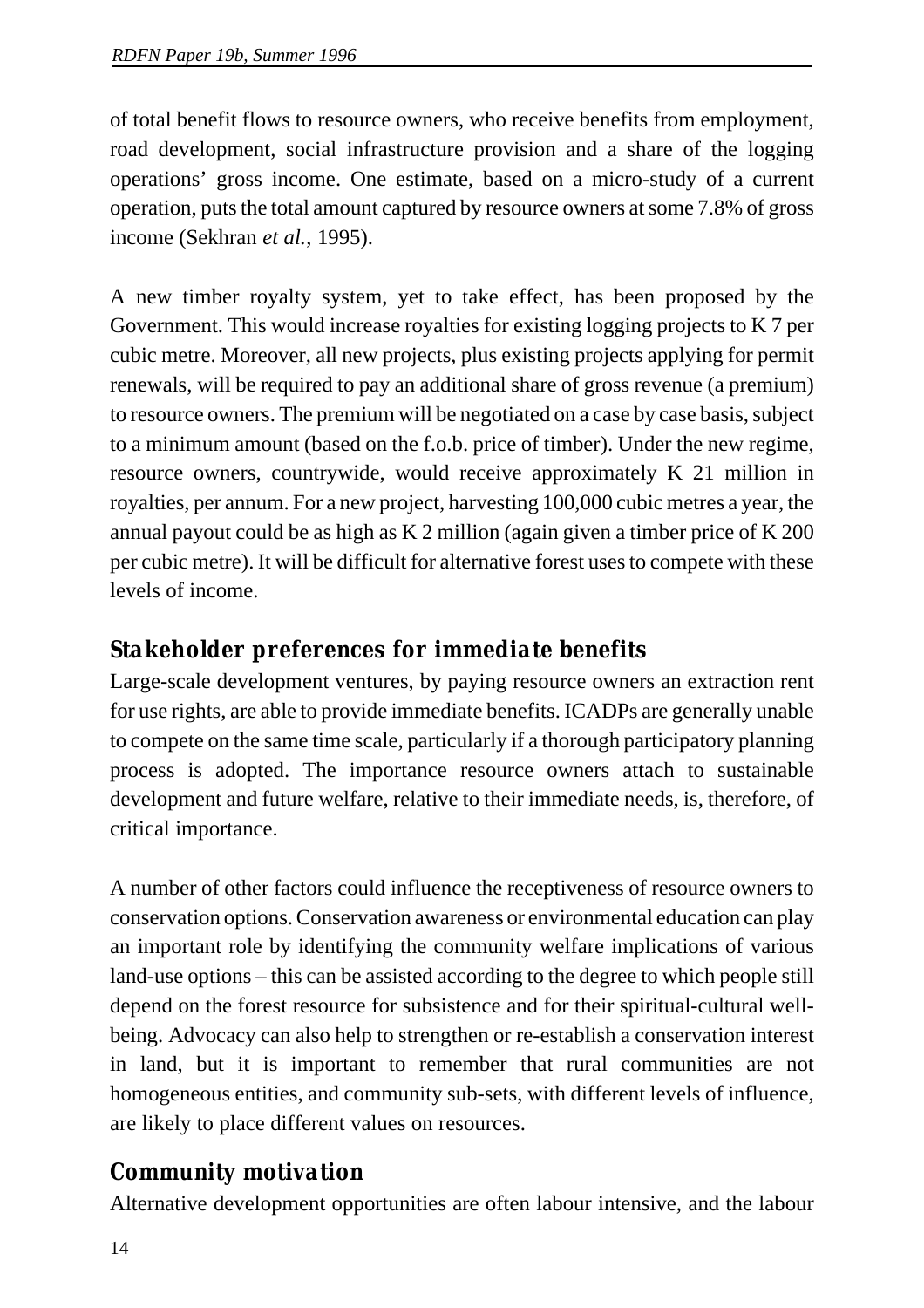costs of extraction of many forest products are high, or perceived to be high by local communities. This raises the question of motivation. Will communities opt for the relatively easy money from industrial logging, for which the work effort requirements are minimal, or will they choose the conservation options requiring a greater investment of time and effort? What is the minimum return to labour required to offset its opportunity cost?

Though it is difficult to make broad conclusions, the experience of some projects (including the GTZ-financed Morobe Coastal Fisheries project) suggests that in some areas, the demand for income provides insufficient motivation for resource holders to increase work effort and productivity to at least the minimum levels required to ensure the viability of micro-enterprises. Though resource owners do, of course, demand income, they seek income generating avenues that require little labour effort – hence the attraction of royalty-generating logging projects.

#### *Alternative development opportunities*

The following issues are relevant to ICADPs in their search for alternative development opportunities. Table 1 includes a list of products that could potentially be exploited for the purposes of income generation.

 ! The number of options available for immediate development is likely to be small. Based on the lessons learned in developing markets for Amaz-onian rain forest products in North America, Cultural Survival estimated that it takes 5-10 years to develop a stable market and obtain significant benefits (Plotkin, 1992). However, there are many products with already developed, or developing, world markets such as 'green' timber, insects, crocodile skins, rattan, shitake mushrooms, eco-tourism and handicrafts, although the development potential of some of these may be small. There may also be potential to develop positive conservation-development incentive linkages through activities such as artisanal fisheries, the culture of giant clams and prawns, mushrooms, and organic coffee.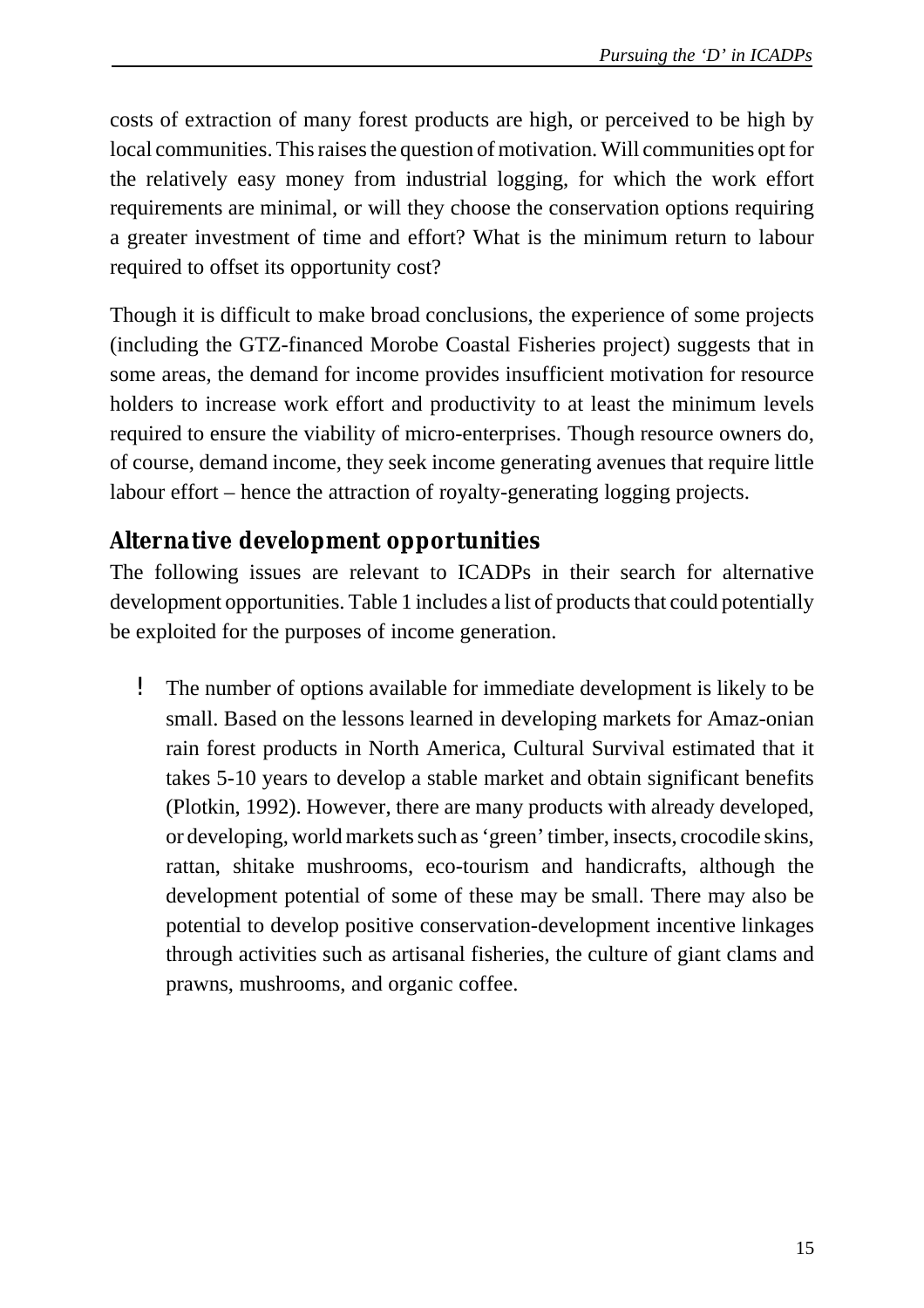| <b>Direct Use Values</b><br>(Forest Products)                                                                                                                                                                                                   | <b>Indirect Use Values</b><br>(Ecological Services)                                  | <b>Non Consumptive Uses</b><br>(Ecological Services)                                         | <b>Future Uses (Ecological</b><br><b>Products &amp; Services)</b>      |
|-------------------------------------------------------------------------------------------------------------------------------------------------------------------------------------------------------------------------------------------------|--------------------------------------------------------------------------------------|----------------------------------------------------------------------------------------------|------------------------------------------------------------------------|
| Timber and wood products<br>including handicrafts.                                                                                                                                                                                              | Tree plantations.                                                                    | Ecotourism.                                                                                  | Pharmaceutical products.                                               |
| Fuelwood.                                                                                                                                                                                                                                       | Cash crops, including coffee,<br>cocoa and taro, grown in the<br>forest periphery.   | Resource rents, as an incentive to<br>maintain land in a conservation-<br>compatible manner. | Existing products that currently<br>lack markets.                      |
| Fruits, nuts and fungi including<br>galip nuts, pandanus nuts and okari<br>nuts, breadfruit, pit-pit and aibica.<br>Some 500 species of plants are<br>grown for consumption in PNG,<br>with 45 species vital for<br>subsistence (French, 1994). | Carbon swaps (for carbon<br>sequestration services).                                 | Access fees for research.                                                                    | Plant germplasm, including for<br>winged beans, sugarcane and<br>sago. |
| Plant oils including aromatic<br>compounds.<br>Tannins.                                                                                                                                                                                         | Resource conservation fees to<br>protect hydrological and other<br>forest functions. |                                                                                              | Recreation.                                                            |
| Rattan and bamboo.                                                                                                                                                                                                                              |                                                                                      |                                                                                              | Resource conservation fees to<br>protect vital forest functions.       |
| Orchids and decorative plants.                                                                                                                                                                                                                  |                                                                                      |                                                                                              |                                                                        |
| Sago and Nipa palm products.                                                                                                                                                                                                                    |                                                                                      |                                                                                              |                                                                        |
| Wild fauna, including insects, fish,<br>and crocodiles.                                                                                                                                                                                         |                                                                                      |                                                                                              |                                                                        |
| Exudates, including tree gums,<br>copal resin and gutta percha.                                                                                                                                                                                 |                                                                                      |                                                                                              |                                                                        |

**Table 1: Potentially Exploitable Products with Direct, Indirect, Non Consumptive and Future Use Values.**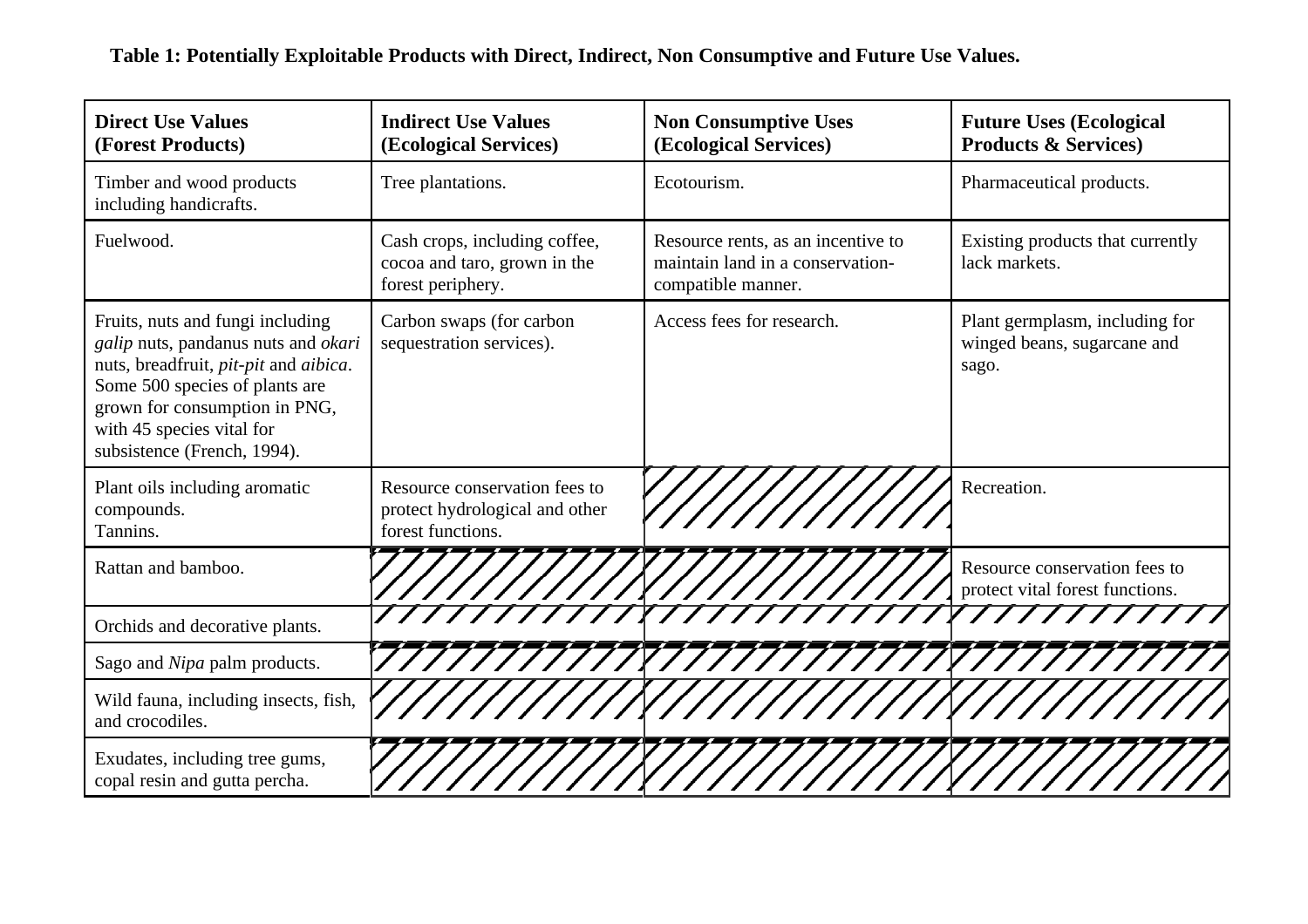- ! There is a need to identify 'niche' markets, especially for international and the more easily penetrated domestic markets. Possibilities include duty-free airline sales of vacuum-packed *galip* nuts, the Southern Highlands market for cassowaries, the Japanese market for *shitake* mushrooms, and the Hong Kong market for live fish. Given the difficulties of gaining access to many world markets, particular emphasis should be placed on domestic opportunities. But careful analysis of any market is needed to avoid saturation of demand.
	- ! A balance needs to be found between cultivation and 'wild' harvesting, involving an assessment of the economic and ecological interactions. For example, will increased domestication reduce the price of the wild product, and thus the conservation incentive?
	- ! The welfare implications of commercially-oriented wild harvesting need to be carefully considered. Distributional analysis is important to establish whether subsistence losses are likely to be outweighed by income gains for the community as a whole.
	- ! A range of alternative income-earning opportunities should be developed to reduce the economic and biological risks in focusing on one or two development options. The 'green' timber market, for instance, includes wood 'bits' (consisting of timber for paint brush handles, etc.), in addition to sawn timber. A diversified strategy would focus on markets for both types of product.
	- ! Value added at the local level can be maximised, for example by treating and kiln-drying timber, or the development of a rattan furniture industry.
	- ! If conservation is justified on purely economic grounds, problems may arise if people aspire to higher incomes than can be provided by ICADP interventions. In such circumstances, communities would either sell out to the highest bidder or increase extraction of forest products beyond sustainable levels. Therefore, material incentives alone are unlikely to achieve conservation objectives. Other 'moral' incentives are needed to reinforce traditional cultural attachments to natural resources, for example by emphasising customary management practices and the maintenance of sacred groves. It is therefore necessary to challenge communities as a whole to rethink their strategies for development.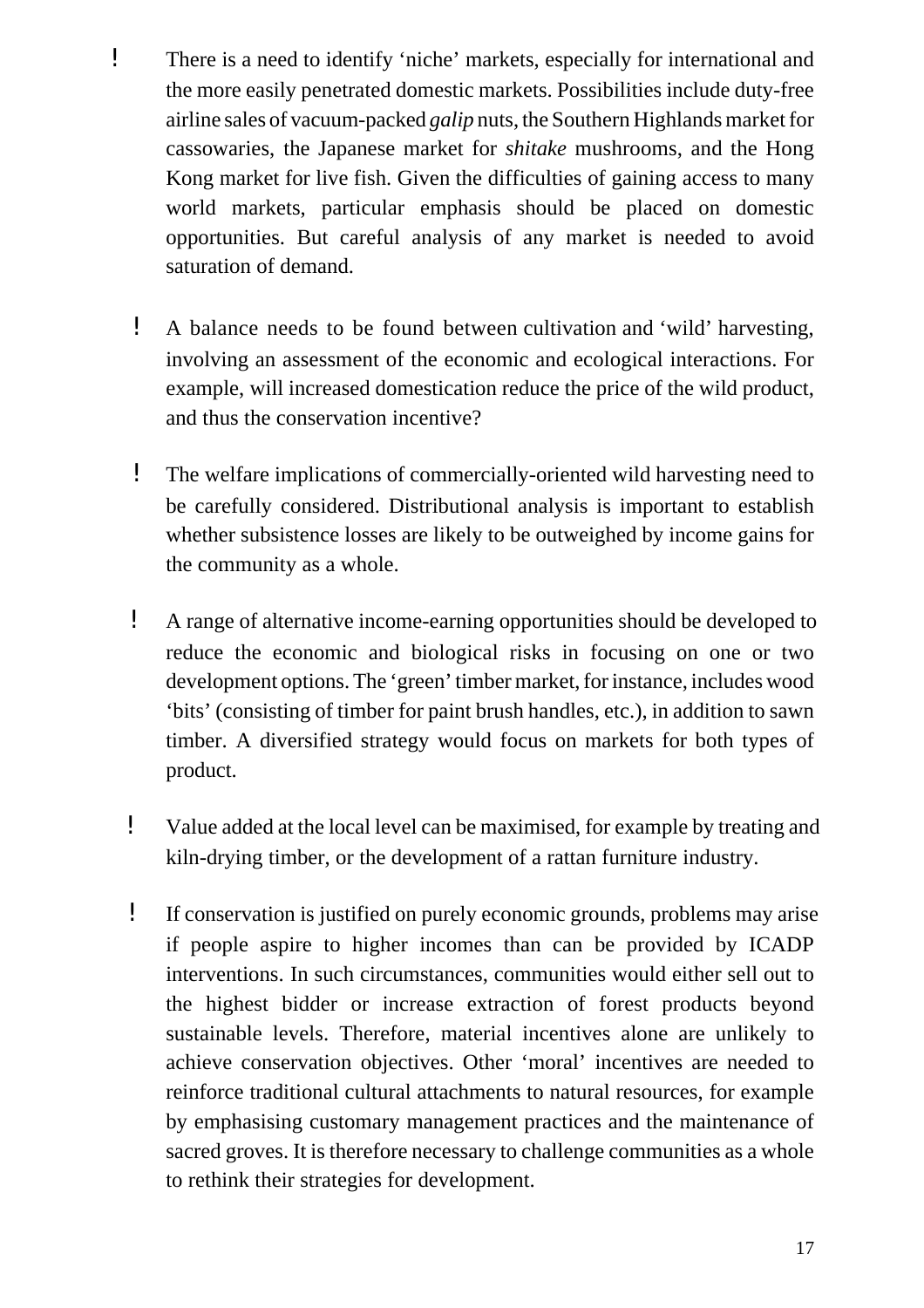#### *Loss of traditional knowledge*

The increasing erosion of subsistence and cultural attachments to biological resources is diminishing the receptivity of younger generations to the accumulated knowledge of community naturalists. It is, therefore, important that economic value be placed on the accumulation of such knowledge. However, worldwide, the resource custodians and those holding genetic and resource use knowledge, have received only a fraction of the dividends from bio-genetic prospecting (see for example RAFI, 1994). Though PNG is a Party to the Convention of Biological Diversity, it has no legislation to protect indigenous intellectual property rights.

#### *'Conservation rents'*

If alternative industries do not prove viable options, or compete well with logging, resource owners could be provided with 'conservation rents' or payments as an incentive not to 'sell out' land to other, ecologically destructive, uses. Such payments would be justified on the basis that a large proportion of the benefits of biodiversity conservation accrues to global communities, but the (opportunity) costs entailed in the establishment of conservation areas are largely borne by local resource holders. In other words, global communities (particularly in the North) obtain a major proportion of the benefits without paying a fair share of the costs of conservation. However there is little sign as yet that 'consumer' nations are prepared to make the economic sacrifices necessary for international transfer payments to high biodiversity countries like PNG.

## **General Social Impact Issues**

The social dimensions of ICADPs, given a PNG context in which social systems and community values are rapidly evolving, and where there is high social heterogeneity, present another set of challenges. An important lesson from the implementation of Integrated Rural Development Projects in PNG is that ICADPs will need to carefully monitor the social impacts, paying particular attention to the distribution of income from development activities, both within and between communities in, or adjacent to, proposed conservation areas.

Filer (1992), has distinguished between the 'stratification' and 'alienation/ demoralisation' effects of development. Though Filer's work was set in the context of the development of the mining industry in PNG, his arguments can be applied to ICADPs. The 'stratification' effect occurs when the costs and benefits of development activities are unequally distributed within or between affected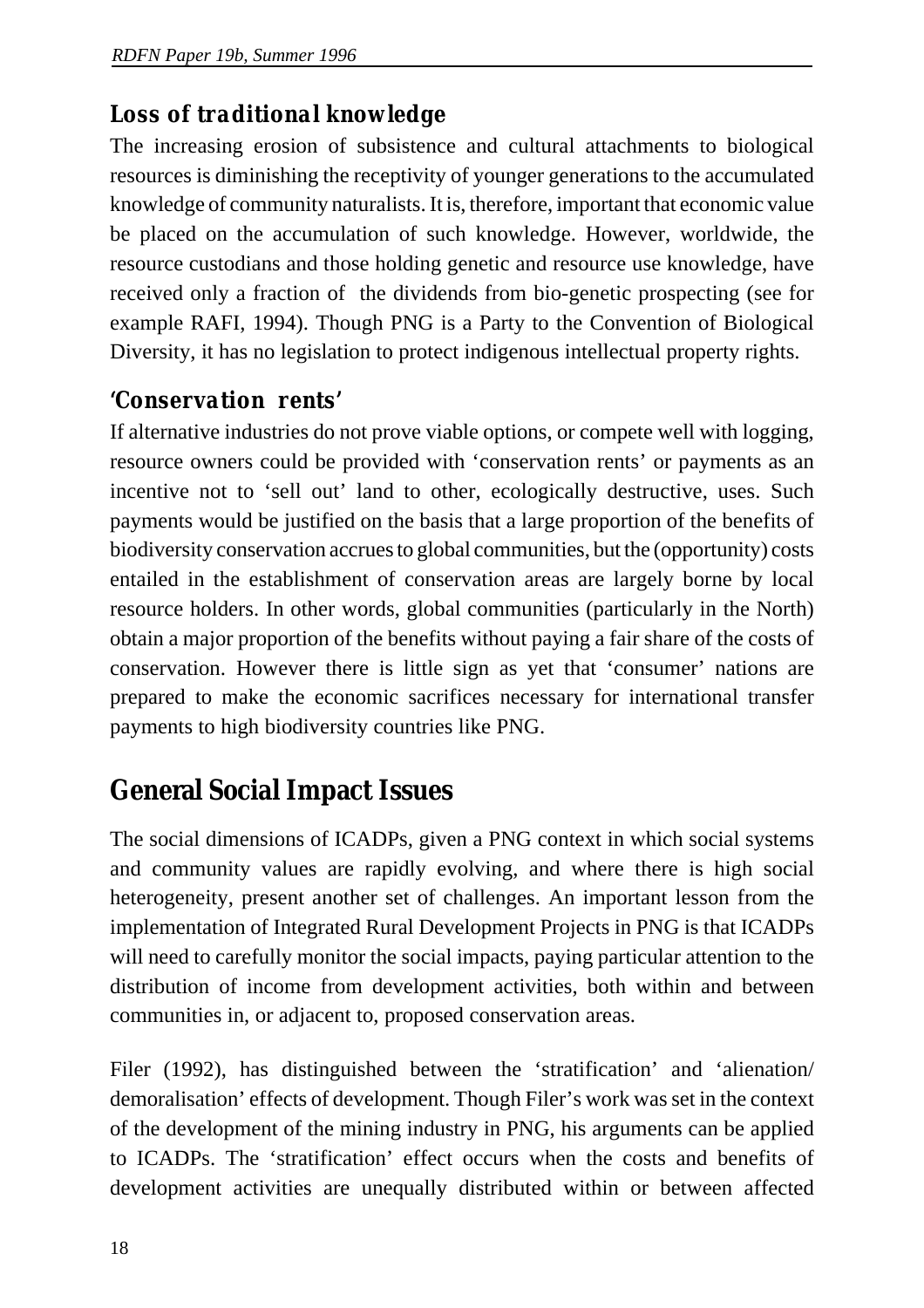communities, leading to greater actual or perceived inequity. This, in turn, may contribute to both intra and inter-community social conflicts over the use of resources or the distribution of development benefits.

It will be important to identify group membership of landholding units to ensure that they are appropriately drawn into conservation efforts and fully benefit from development incentives. One option would be to establish resource owner groups, with membership determined by the resource owners themselves, and to involve them in the process of 'social mapping' necessary for customary units to obtain recognition under PNG law. An 'arbitrations council', comprising resource owners and representatives of local institutions, such as community governments, would be necessary to adjudicate in the event of disputes between resource owner units.

There are a number of mechanisms for redistributing the benefits from development, apart from employment and subsequent trickle-down. One way is to pay royalties (from the development activity) to incorporated land groups or other acceptable community structures. The exact distribution mechanisms should be developed by communities themselves through a participatory planning process. It is anticipated that for each ICADP, a package of economic development options will be available. Returns to each activity will vary considerably, and not all of them will be able to pay large royalties. As already mentioned, it will be important to establish the 'incentive price' for labour, to ensure a fair return. This will determine the residual amount available for redistribution.

Filer's (1992) 'alienation/demoralisation' effect refers to alienation from traditional social structures and value systems. The development of ecotourism, for instance, by increasing exposure to outside cultural mores can lead to a cultural erosion. The disaffection of key groups (particularly youth), who become detached from the ICAD process, may be a problem over time. This is likely to happen, for instance, as the cash demands of such groups manifests itself in the form of growing resentment against traditional and introduced conservation management restrictions on their activities.

## **Conclusion**

The issues charted in this paper point to the enormous obstacles that must be overcome for the realisation of ICADP objectives. The challenges outlined do not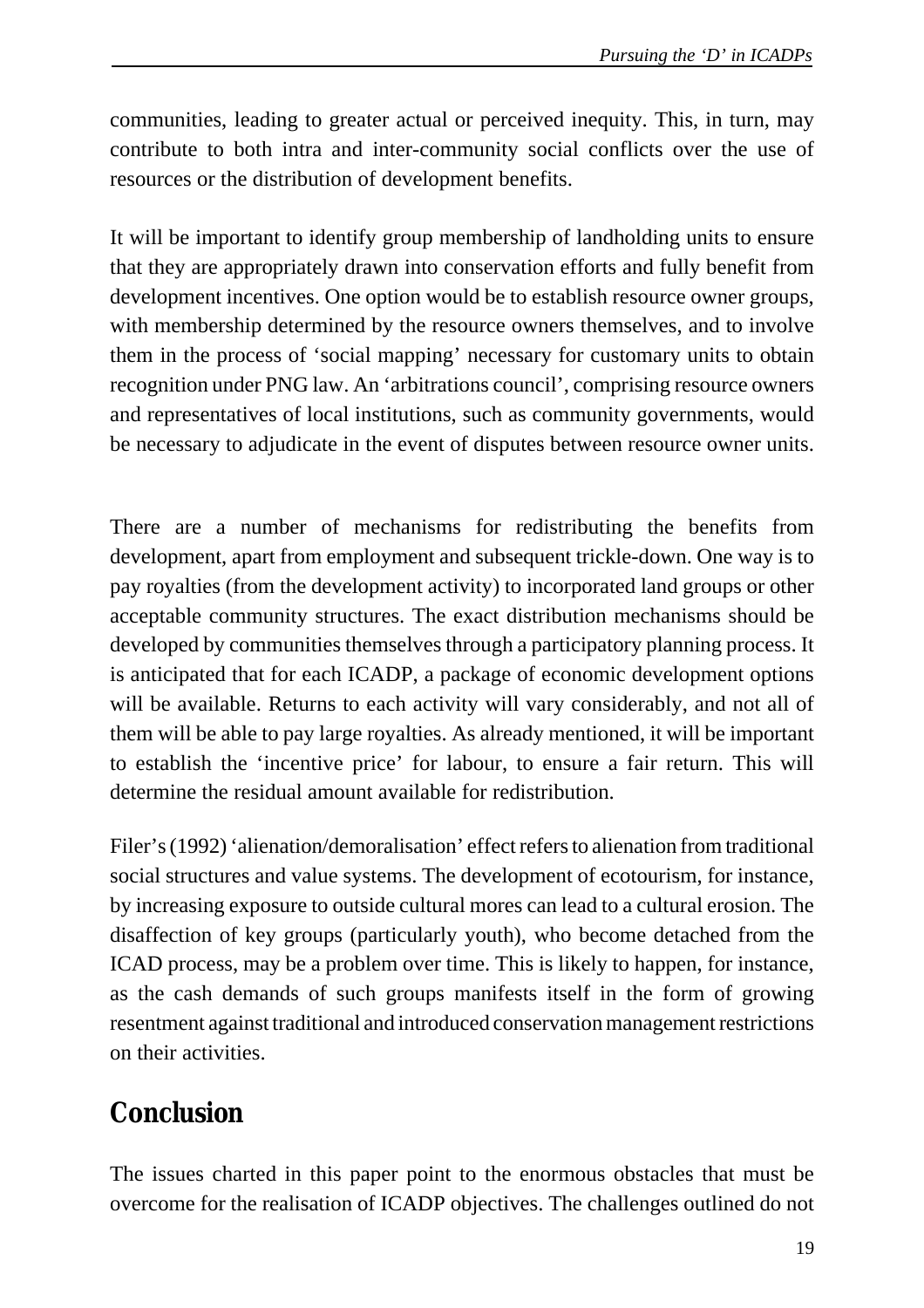lend themselves to quick-fix solutions. The replicability of ICAD methodologies, in a PNG situation characterised by high cultural and geographical diversity and variation, is limited. Thus many of the solutions will be site specific. Clearly, an important need at the inception stage of ICADPs is to consider the complexity of the process, and design interventions, if possible, in ways that reduce risk and uncertainty.

Finally, a number of issues are still unknown or insufficiently understood. For example, an unresolved issue concerns how best to structure micro-enterprises to promote accountability to the broader community, encourage sound manage-ment, and provide performance incentives for individual entrepreneurs, given the prevailing socio-cultural conditions. The present round of ICAD-type projects should provide a wealth of information on conservation and development processes and activities, which should feed into the design of the ICADPs. These projects will no doubt uncover additional issues and cast light on existing ones.

## **Acronyms**

| AusAID       | Australian Agency for International Development (previously AIDAB) |
|--------------|--------------------------------------------------------------------|
| <b>CI</b>    | <b>Conservation International</b>                                  |
| <b>CSIRO</b> | Commonwealth Scientific and Industrial Research Organisation       |
| <b>DEC</b>   | PNG Department of Environment and Conservation                     |
| <b>ESCOW</b> | East Sepik Council of Women                                        |
| <b>FSP</b>   | Foundation of the People of the South Pacific                      |
| <b>GEF</b>   | <b>Global Environment Facility</b>                                 |
| <b>GTZ</b>   | German Agency for Technical Cooperation                            |
| <b>ICADP</b> | <b>Integrated Conservation and Development Project</b>             |
| <b>NGOs</b>  | Non-governmental organisations                                     |
| <b>NSO</b>   | <b>PNG National Statistical Office</b>                             |
| <b>NTFP</b>  | Non-timber forest product                                          |
| <b>PNG</b>   | Papua New Guinea                                                   |
| <b>RCF</b>   | The Research and Conservation Foundation of PNG                    |
| <b>UNDP</b>  | <b>United Nations Development Program</b>                          |
| <b>VDT</b>   | Village Development Trust                                          |
| WEI          | Wau Ecology Institute                                              |
|              | WWF World Wide Fund for Nature                                     |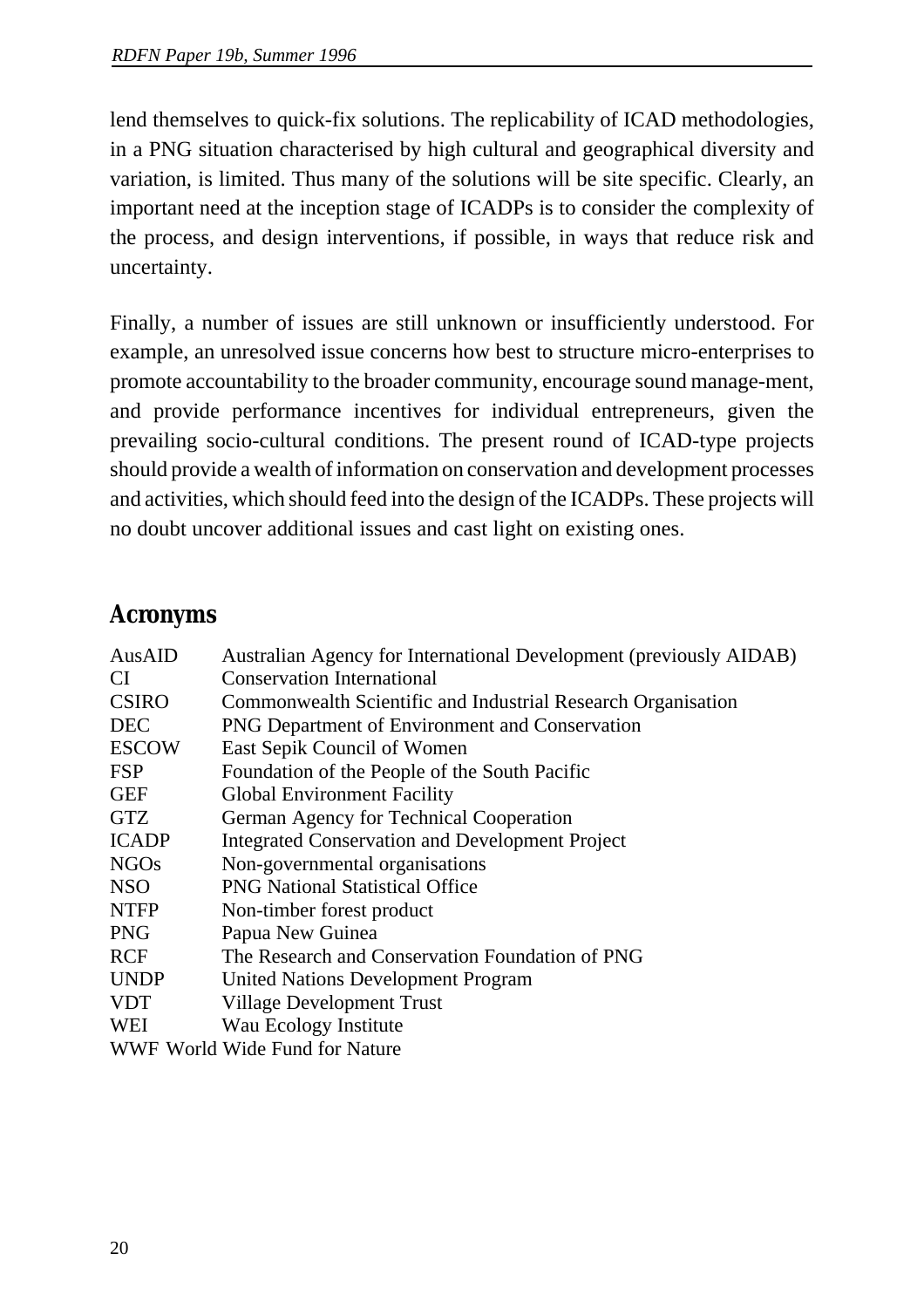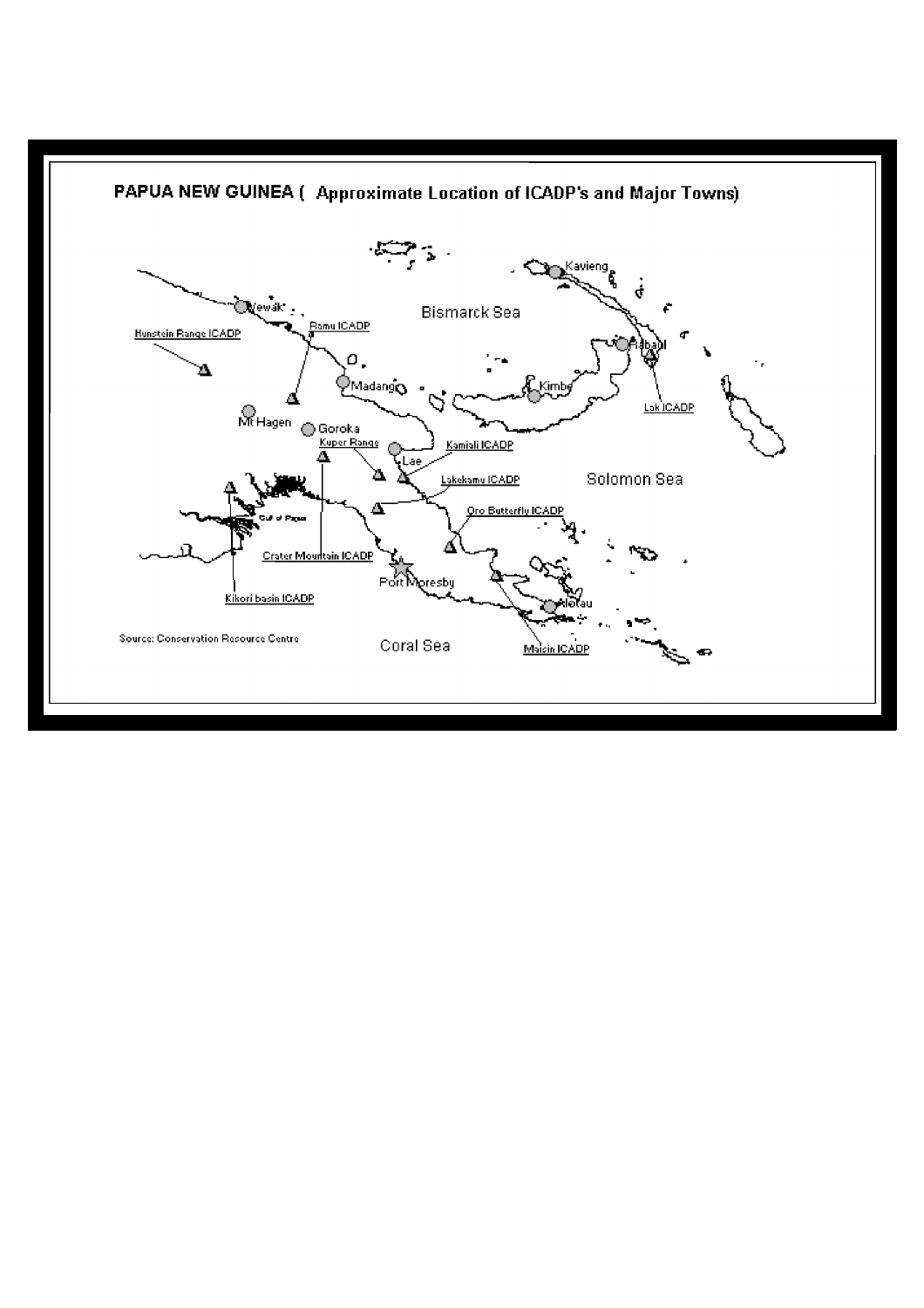| <b>ICADP</b>                        | <b>Implementors</b>               | <b>Habitat Covered</b>                 | <b>Level of Threat</b>                    | <b>Type of Threat</b>                                                  | <b>Sustainable Development</b><br><b>Options</b>                                   |
|-------------------------------------|-----------------------------------|----------------------------------------|-------------------------------------------|------------------------------------------------------------------------|------------------------------------------------------------------------------------|
| <b>Crater Mountain</b>              | <b>RCF/WCS</b>                    | Hill/montane forest                    | Low-medium                                | Upland areas:<br>subsistence;<br>Lowland areas:<br>logging/subsistence | Ecotourism, handicrafts,<br>subsistence improvements                               |
| <b>Lak Conservation</b><br>Area     | DEC/UNDP/<br><b>Selected NGOs</b> | $Lowland -$<br>montane forest          | Lowland $-$ high;<br>$montane - very low$ | Logging                                                                | Sustainable forestry,<br>horticulture, <i>galip</i> nuts                           |
| Hunstein Range                      | ESCOW/WWF                         | Hill forest                            | Medium                                    | Logging/subsistence                                                    | Ecotourism, crocodile farming                                                      |
| Kikori Basin                        | <b>WWF</b>                        | Mangrove/<br>swamp/hill forests        | High                                      | Logging                                                                | Sustainable forestry, other<br>products under investigation                        |
| Ramu                                | DEC/UNDP/<br><b>Selected NGOs</b> | Alpine grasslands -<br>lowland forests | Low                                       | Subsistence;<br>logging threat likely in<br>medium term                | Under investigation, possibly<br>horticultural products,<br>crocodiles, ecotourism |
| Lakekamu-<br>Kunimaipa Basin        | FSP/CI/WEI                        | Hill forest                            | High                                      | Logging                                                                | Ecotourism, sustainable forestry                                                   |
| <b>Kuper Range</b>                  | <b>WEI</b>                        | Montane forest                         | Medium-high                               | Logging/mining                                                         | Ecotourism                                                                         |
| Oro Butterfly                       | DEC/AusAid                        | Lowland-hill forest                    | High                                      | Logging                                                                | Butterfly ranching, ecotourism,<br>sustainable forestry                            |
| Maisin ICADP-<br>Collingwood Bay    | Greenpeace                        | Lowland-montane<br>forest              | Medium-high                               | Agriculture/logging                                                    | Handicrafts, fisheries                                                             |
| Kamiali<br><b>Conservation Area</b> | <b>VDT</b>                        | Lowland                                | Medium                                    | Logging                                                                | Fishing, sustainable forestry                                                      |

#### **Appendix 1: List of ICADPs with Details of Habitat Covered, Levels and Types of Threat and Possible Development Opportunities.**

**Source: Conservation Resource Centre**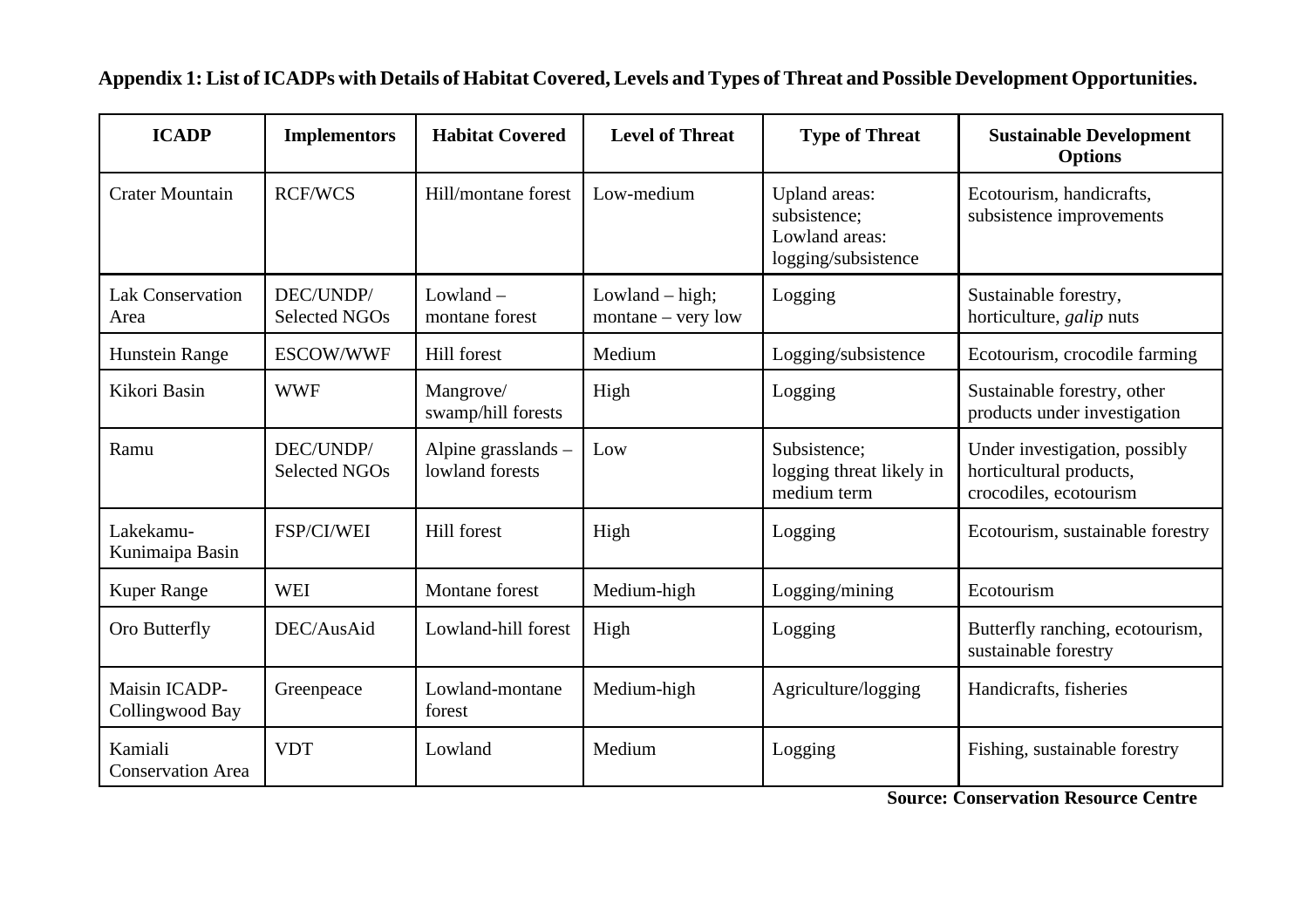#### **References**

Aitkins, M, (1993), 'Forestry Working Paper', AIDAB, PNG-Australia Development Cooperation Program, Renewable Resources Sector Study, Port Moresby.

Allen, B J, (1993), *Issues for the Sustainability of Agricultural Systems in Papua New Guinea, 1990-2015*, Canberra, AIDAB.

- Beehler, B, (1993), 'Biodiversity and the Conservation of Warm-Blooded Vertebrates of Papua New Guinea', in Beehler & Alcorn, op cit.
- Beehler, B & Alcorn, J, (1993), 'Conservation Needs Assessment, Volumes 1 & 2', Biodiversity Support Program, Washington DC, and DEC, Port Moresby.
- Bulmer, R N H, (1982), 'Traditional Conservation Practices in Papua New Guinea', in Morauta, L, Pernetta, J & Heaney, W, *Traditional Conservation in Papua New Guinea, Implications for Today*, Institute for Applied Social and Economic Research, Port Moresby.
- De Beer, J & McDermott, M J, (1989), *Economic Value of Non-timber Forest Products in Southeast Asia*, Netherlands Committee for IUCN, Amsterdam.
- Department of Finance and Planning, (1993), '1994 Budget Papers, Volume 1, Economic and Development Policies', Waigani, PNG.
- Filer, C, (1992), 'Lihir Project Social Impact Mitigation, Issues and Approaches', Report to the Department of Environment and Conservation, Unisearch, Port Moresby.
- Filer, C, (1995a), 'The Nature of the Human Threat to PNG's Biodiversity', in Sekhran & Miller, op. cit.
- Filer, C, (1995b), 'The Social Context of Renewable Resource Depletion in PNG', in Howitt, R, *et al.* (eds.), *Resources, Nations and Indigenous Peoples*, Oxford University Press, Melbourne.
- French, B R, (1994), 'Review of the Present Status of Food Production within Papua New Guinea', FAO Consultancy Report.
- Gumoi, M & Sekhran, N, (1995), 'An Overview of the PNG Economy The Implications for Conservation', in Sekhran & Miller, op. cit.

Johns, R J, (1993), 'Biodiversity and Conservation of the Native Flora of Papua New Guinea', in Beehler & Alcorn, op cit.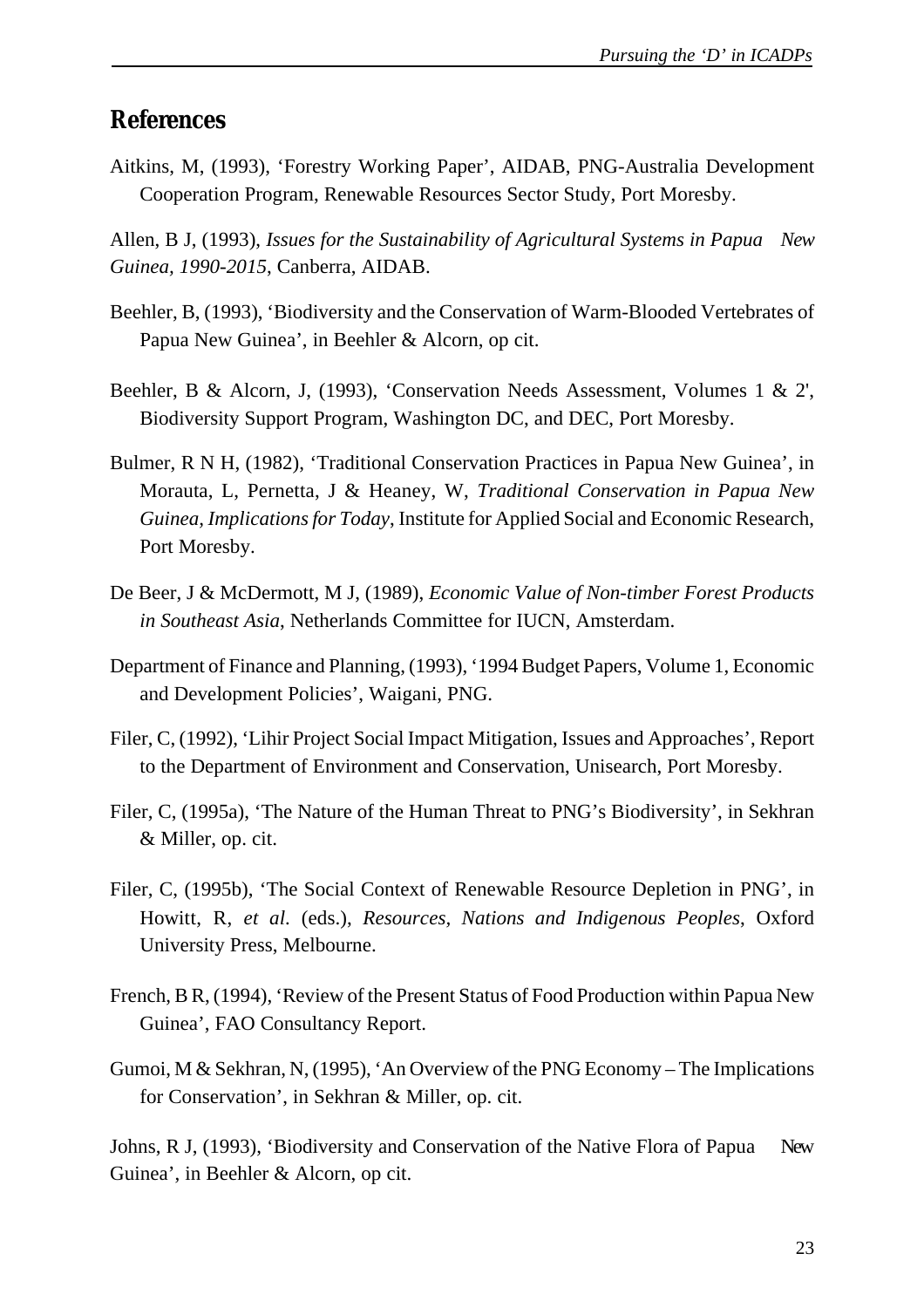- MacArthur, R H & Wilson, E O, (1967), *The Theory of Island Biogeography*, Princeton University Press, Princeton.
- Peters, C, (1994), *Sustainable Harvest of Non-timber Plant Resources in Tropical Moist Forest: An Ecological Primer*, Biodiversity Support Program, Washington DC.
- Plotkin, M & Famolare, L, (1992), *Sustainable Harvest and Marketing of Rainforest Products*, Island Press, Washington DC.
- Rural Advancement Foundation International (RAFI), (1994), *Conserving Indigenous Knowledge: Integrating Two Systems of Innovation*, United Nations Development Program, New York.
- Sekhran, N & Miller, S, (1995), 'Papua New Guinea Country Study on Biodiversity', Report to the United Nations Environment Program, Department of Environment and Conservation/Conservation Resource Centre, Waigani, and Africa Centre for Resources and Environment, Nairobi.
- SRI International, (1992), 'Papua New Guinea Industrial Growth Strategy', Report Prepared for the Asian Development Bank and the Government of Papua New Guinea, Arlington VA.
- UNDP, (1993), *Human Development Report*, Oxford Univ. Press, New York.

UNDP, (1994), *Pacific Human Development Report*, Suva, Fiji.

Warakai, V, (1995), 'The Attachment of Spiritual and Cultural Values to Natural Resources in Paua New Guinea', in Sekhran & Miller, op. cit.

- Wells, M, Brandon, K & Lee, H, (1992), *People and Parks: Linking Protected Area Management with Local Communities*, World Bank, Washington DC.
- World Bank, (1994), 'Papua New Guinea: Restructuring for Broad Based Development: Opportunities and Challenges', Washington DC.
- WWF & DEC, (1993), 'Papua New Guinea, Conservation Areas Strengthening Project', Project Document, Waigani, PNG.
- Wurm, S A & Hattori, S, (1981) *Language Atlas of the Pacific Area Part I: New Guinea Area, Oceania, Australia*, Australian Academy of the Humanities with the Japan Academy, Canberra.